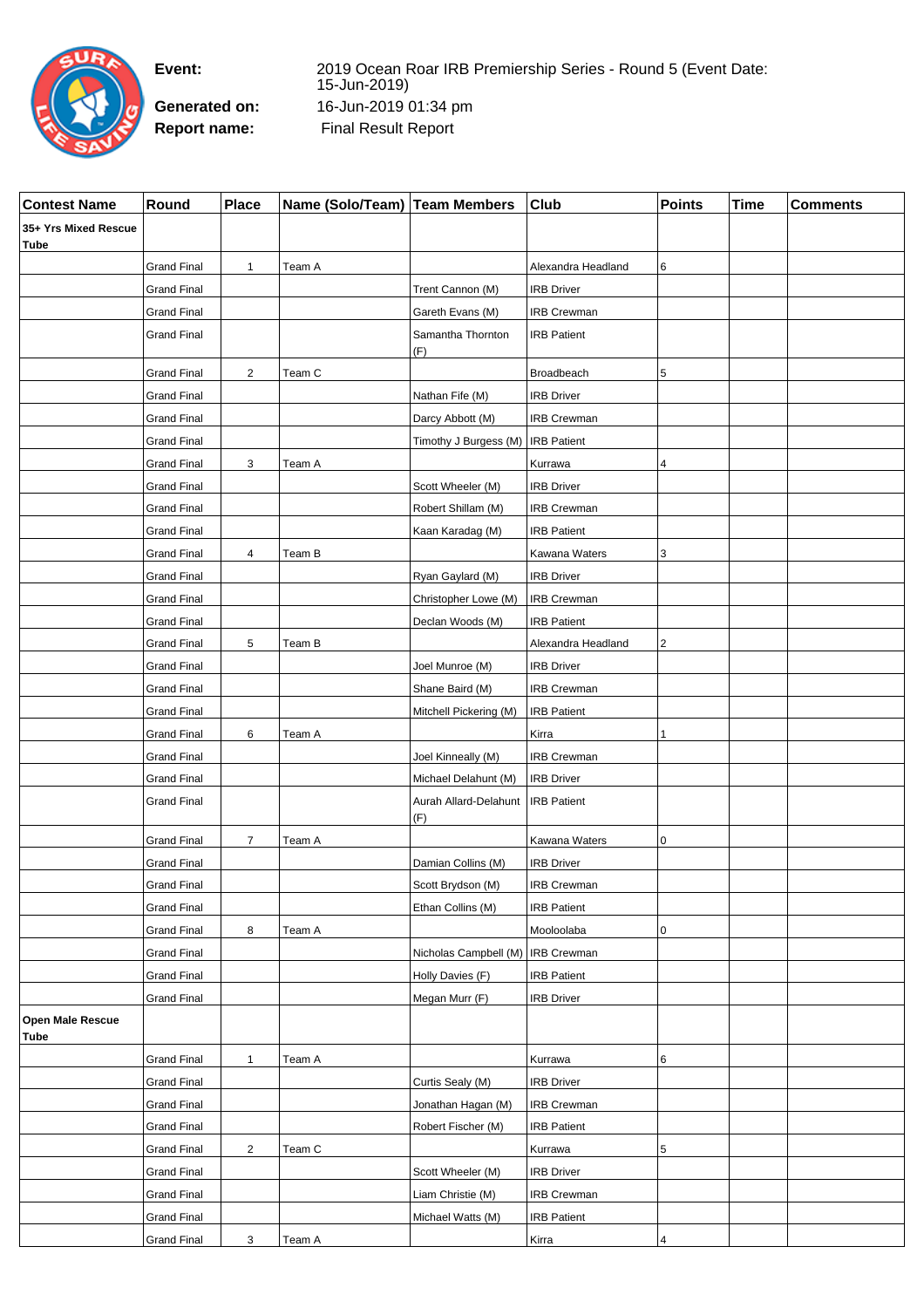|                                          | <b>Grand Final</b> |                |        | Spencer Moncrieff (M)               | <b>IRB Crewman</b> |   |       |
|------------------------------------------|--------------------|----------------|--------|-------------------------------------|--------------------|---|-------|
|                                          | Grand Final        |                |        | Isaac Nation (M)                    | <b>IRB Patient</b> |   |       |
|                                          | <b>Grand Final</b> |                |        | Mark Sheldrick (M)                  | <b>IRB Driver</b>  |   |       |
|                                          | <b>Grand Final</b> | 4              | Team B |                                     | Kurrawa            | 3 |       |
|                                          | Grand Final        |                |        | Troy Stevens (M)                    | <b>IRB Driver</b>  |   |       |
|                                          | <b>Grand Final</b> |                |        | Jack Lindsay (M)                    | <b>IRB Crewman</b> |   |       |
|                                          | Grand Final        |                |        | Kaan Karadag (M)                    | <b>IRB Patient</b> |   |       |
|                                          | <b>Grand Final</b> | 5              | Team B |                                     | Point Lookout      | 2 |       |
|                                          | <b>Grand Final</b> |                |        | William Hagan (M)                   | <b>IRB Driver</b>  |   |       |
|                                          | <b>Grand Final</b> |                |        | Jesse Mantell (M)                   | <b>IRB Crewman</b> |   |       |
|                                          | Grand Final        |                |        | Lilly Morris (F)                    | <b>IRB Patient</b> |   |       |
|                                          | <b>Grand Final</b> | 6              | Team A |                                     | Broadbeach         | 1 |       |
|                                          | <b>Grand Final</b> |                |        | Callum Tuohy (M)                    | <b>IRB Driver</b>  |   |       |
|                                          | Grand Final        |                |        | Timothy J Burgess (M)   IRB Crewman |                    |   |       |
|                                          | <b>Grand Final</b> |                |        | Darcy Abbott (M)                    | <b>IRB Patient</b> |   |       |
|                                          | <b>Grand Final</b> | $\overline{7}$ | Team B |                                     | Broadbeach         | 0 |       |
|                                          | Grand Final        |                |        | Guy Brummage (M)                    | <b>IRB Driver</b>  |   |       |
|                                          | <b>Grand Final</b> |                |        | Matthew Thompson                    | <b>IRB Crewman</b> |   |       |
|                                          |                    |                |        | (M)                                 |                    |   |       |
|                                          | <b>Grand Final</b> |                |        | Emily Pade (F)                      | <b>IRB Patient</b> |   |       |
|                                          | Grand Final        | 8              | Team A |                                     | Palm Beach (Qld)   | 0 |       |
|                                          | <b>Grand Final</b> |                |        | Samuel Morgan (M)                   | <b>IRB Crewman</b> |   |       |
|                                          | <b>Grand Final</b> |                |        | Dylan Haines (M)                    | <b>IRB Patient</b> |   |       |
|                                          | <b>Grand Final</b> |                |        | Lee Anderson (M)                    | <b>IRB Driver</b>  |   |       |
|                                          | <b>Grand Final</b> | $\pmb{0}$      | Team A |                                     | Miami Beach        | 0 | 3341i |
|                                          | Grand Final        |                |        | Zachary Henwood (M)                 | <b>IRB Driver</b>  |   |       |
|                                          | <b>Grand Final</b> |                |        | Isaac Henwood (M)                   | IRB Crewman        |   |       |
|                                          | <b>Grand Final</b> |                |        | Gabriel Sobczyk (M)                 | <b>IRB Patient</b> |   |       |
| <b>Open Female Rescue</b><br><b>Tube</b> |                    |                |        |                                     |                    |   |       |
|                                          | <b>Grand Final</b> | $\mathbf{1}$   | Team A |                                     | Kirra              | 6 |       |
|                                          | Grand Final        |                |        | Connor Buhk (M)                     | <b>IRB Patient</b> |   |       |
|                                          | <b>Grand Final</b> |                |        | Shiloh Young (F)                    | <b>IRB Crewman</b> |   |       |
|                                          | <b>Grand Final</b> |                |        |                                     |                    |   |       |
|                                          | <b>Grand Final</b> |                |        | Bailie Nash (F)                     | <b>IRB Driver</b>  |   |       |
|                                          |                    | $\sqrt{2}$     | Team A |                                     | Alexandra Headland | 5 |       |
|                                          | <b>Grand Final</b> |                |        | Samantha Thornton<br>(F)            | <b>IRB Driver</b>  |   |       |
|                                          | <b>Grand Final</b> |                |        | Sonita Leng-Cole (F)                | IRB Crewman        |   |       |
|                                          | <b>Grand Final</b> |                |        | Robbie McKinnon (M)                 | <b>IRB Patient</b> |   |       |
|                                          | <b>Grand Final</b> | 3              | Team B |                                     | Kurrawa            | 4 |       |
|                                          | <b>Grand Final</b> |                |        | Sarah Hesse (F)                     | <b>IRB Driver</b>  |   |       |
|                                          | <b>Grand Final</b> |                |        | Billie Alty (F)                     | <b>IRB Crewman</b> |   |       |
|                                          | <b>Grand Final</b> |                |        | Kaan Karadag (M)                    | <b>IRB Patient</b> |   |       |
|                                          | <b>Grand Final</b> | 4              | Team A |                                     | North Burleigh     | 3 |       |
|                                          | <b>Grand Final</b> |                |        | Anna Wells (F)                      | <b>IRB Driver</b>  |   |       |
|                                          | <b>Grand Final</b> |                |        | Michaela Whitmee (F)                | <b>IRB Crewman</b> |   |       |
|                                          | <b>Grand Final</b> |                |        | Taylor Rawlings (M)                 | <b>IRB Patient</b> |   |       |
|                                          | <b>Grand Final</b> | 5              | Team A |                                     | Miami Beach        | 2 |       |
|                                          | <b>Grand Final</b> |                |        | Janita Henwood (F)                  | <b>IRB Driver</b>  |   |       |
|                                          | <b>Grand Final</b> |                |        | Kahli Henwood (F)                   | <b>IRB Crewman</b> |   |       |
|                                          | <b>Grand Final</b> |                |        | Dylan Chapman (M)                   | <b>IRB Patient</b> |   |       |
|                                          | <b>Grand Final</b> | 6              | Team A |                                     | Kawana Waters      | 1 |       |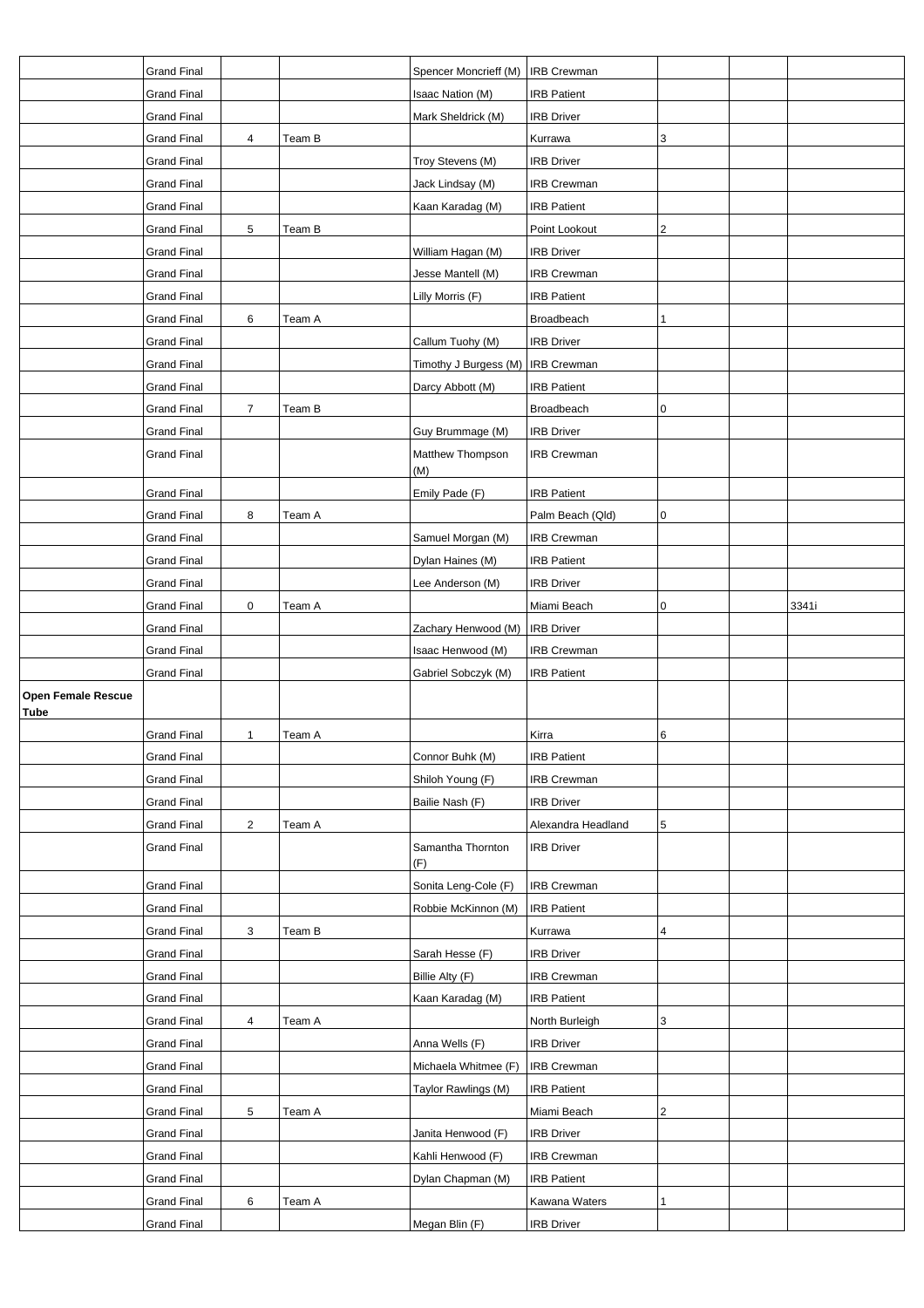|                                 | <b>Grand Final</b>                       |                         |        | Aleeshia Chick (F)       | <b>IRB Crewman</b>                             |   |                |
|---------------------------------|------------------------------------------|-------------------------|--------|--------------------------|------------------------------------------------|---|----------------|
|                                 | <b>Grand Final</b><br><b>Grand Final</b> | $\overline{7}$          | Team A | Alana Robertson (F)      | <b>IRB Patient</b><br>Burleigh Heads Mowbray 0 |   |                |
|                                 | <b>Grand Final</b>                       |                         |        | Ellie Taylor (F)         | Park<br><b>IRB Driver</b>                      |   |                |
|                                 | <b>Grand Final</b>                       |                         |        | Hope Rees (F)            | <b>IRB Crewman</b>                             |   |                |
|                                 | <b>Grand Final</b>                       |                         |        | Lauren Stevenson (F)     | <b>IRB Patient</b>                             |   |                |
|                                 | <b>Grand Final</b>                       | $\mathbf 0$             | Team A |                          | Kurrawa                                        | 0 | 3341f<br>3341k |
|                                 | <b>Grand Final</b>                       |                         |        | Katie Watts (F)          | <b>IRB Driver</b>                              |   |                |
|                                 | <b>Grand Final</b>                       |                         |        | Simone van Eck (F)       | <b>IRB Crewman</b>                             |   |                |
|                                 | <b>Grand Final</b>                       |                         |        | Troy Stevens (M)         | <b>IRB Patient</b>                             |   |                |
| <b>U23 Mixed Rescue</b><br>Tube |                                          |                         |        |                          |                                                |   |                |
|                                 | <b>Grand Final</b>                       | $\mathbf{1}$            | Team D |                          | Kurrawa                                        | 6 |                |
|                                 | <b>Grand Final</b>                       |                         |        | Curtis Sealy (M)         | <b>IRB Driver</b>                              |   |                |
|                                 | <b>Grand Final</b>                       |                         |        | Jonathan Hagan (M)       | <b>IRB Crewman</b>                             |   |                |
|                                 | <b>Grand Final</b>                       |                         |        | Troy Stevens (M)         | <b>IRB Patient</b>                             |   |                |
|                                 | <b>Grand Final</b>                       | $\overline{\mathbf{c}}$ | Team A |                          | Kurrawa                                        | 5 |                |
|                                 | <b>Grand Final</b>                       |                         |        | Robert Fischer (M)       | <b>IRB Driver</b>                              |   |                |
|                                 | <b>Grand Final</b>                       |                         |        | Liam Christie (M)        | <b>IRB Crewman</b>                             |   |                |
|                                 | <b>Grand Final</b>                       |                         |        | Kaan Karadag (M)         | <b>IRB Patient</b>                             |   |                |
|                                 | <b>Grand Final</b>                       | 3                       | Team A |                          | North Burleigh                                 | 4 |                |
|                                 | <b>Grand Final</b>                       |                         |        | Matthew Gardiner (M)     | <b>IRB Driver</b>                              |   |                |
|                                 | <b>Grand Final</b>                       |                         |        | Taylor Rawlings (M)      | <b>IRB Crewman</b>                             |   |                |
|                                 | <b>Grand Final</b>                       |                         |        | Michaela Whitmee (F)     | <b>IRB Patient</b>                             |   |                |
|                                 | <b>Grand Final</b>                       | 4                       | Team C |                          | Miami Beach                                    | 3 |                |
|                                 | <b>Grand Final</b>                       |                         |        | Isaac Henwood (M)        | <b>IRB Driver</b>                              |   |                |
|                                 | <b>Grand Final</b>                       |                         |        | Oliver Henwood (M)       | <b>IRB Crewman</b>                             |   |                |
|                                 | <b>Grand Final</b>                       |                         |        | Dylan Chapman (M)        | <b>IRB Patient</b>                             |   |                |
|                                 | <b>Grand Final</b>                       | 5                       | Team B |                          | Kurrawa                                        | 2 |                |
|                                 | <b>Grand Final</b>                       |                         |        | Marten Schumacher<br>(M) | <b>IRB Driver</b>                              |   |                |
|                                 | <b>Grand Final</b>                       |                         |        | Kye Sunderland (M)       | <b>IRB Crewman</b>                             |   |                |
|                                 | <b>Grand Final</b>                       |                         |        | Jack Lindsay (M)         | <b>IRB Patient</b>                             |   |                |
|                                 | <b>Grand Final</b>                       | 6                       | Team A |                          | Burleigh Heads Mowbray 1<br>Park               |   |                |
|                                 | <b>Grand Final</b>                       |                         |        | Cody French (M)          | <b>IRB Driver</b>                              |   |                |
|                                 | <b>Grand Final</b>                       |                         |        | Taylor Wardle (M)        | <b>IRB Crewman</b>                             |   |                |
|                                 | <b>Grand Final</b>                       |                         |        | Ellie Taylor (F)         | <b>IRB Patient</b>                             |   |                |
|                                 | <b>Grand Final</b>                       | $\overline{7}$          | Team A |                          | Kirra                                          | 0 |                |
|                                 | <b>Grand Final</b>                       |                         |        | Connor Buhk (M)          | <b>IRB Crewman</b>                             |   |                |
|                                 | <b>Grand Final</b>                       |                         |        | Mark Sheldrick (M)       | <b>IRB Driver</b>                              |   |                |
|                                 | <b>Grand Final</b>                       |                         |        | Shiloh Young (F)         | <b>IRB Patient</b>                             |   |                |
|                                 | <b>Grand Final</b>                       | 8                       | Team A |                          | Currumbin                                      | 0 |                |
|                                 | <b>Grand Final</b>                       |                         |        | Bill Psaltis (M)         | <b>IRB Driver</b>                              |   |                |
|                                 | <b>Grand Final</b>                       |                         |        | Keely Smith (F)          | <b>IRB Crewman</b>                             |   |                |
|                                 | <b>Grand Final</b>                       |                         |        | Benjamin Mackie (M)      | <b>IRB Patient</b>                             |   |                |
|                                 | <b>Grand Final</b>                       | 0                       | Team A |                          | Kawana Waters                                  | 0 | 3341k          |
|                                 | <b>Grand Final</b>                       |                         |        | Declan Woods (M)         | <b>IRB Driver</b>                              |   |                |
|                                 | <b>Grand Final</b>                       |                         |        | Ethan Collins (M)        | <b>IRB Crewman</b>                             |   |                |
|                                 | <b>Grand Final</b>                       |                         |        | Karlee Bryant (F)        | <b>IRB Patient</b>                             |   |                |
| <b>Open Mixed Relay</b>         | <b>Grand Final</b>                       | 1                       | Team A |                          | Kirra                                          | 6 |                |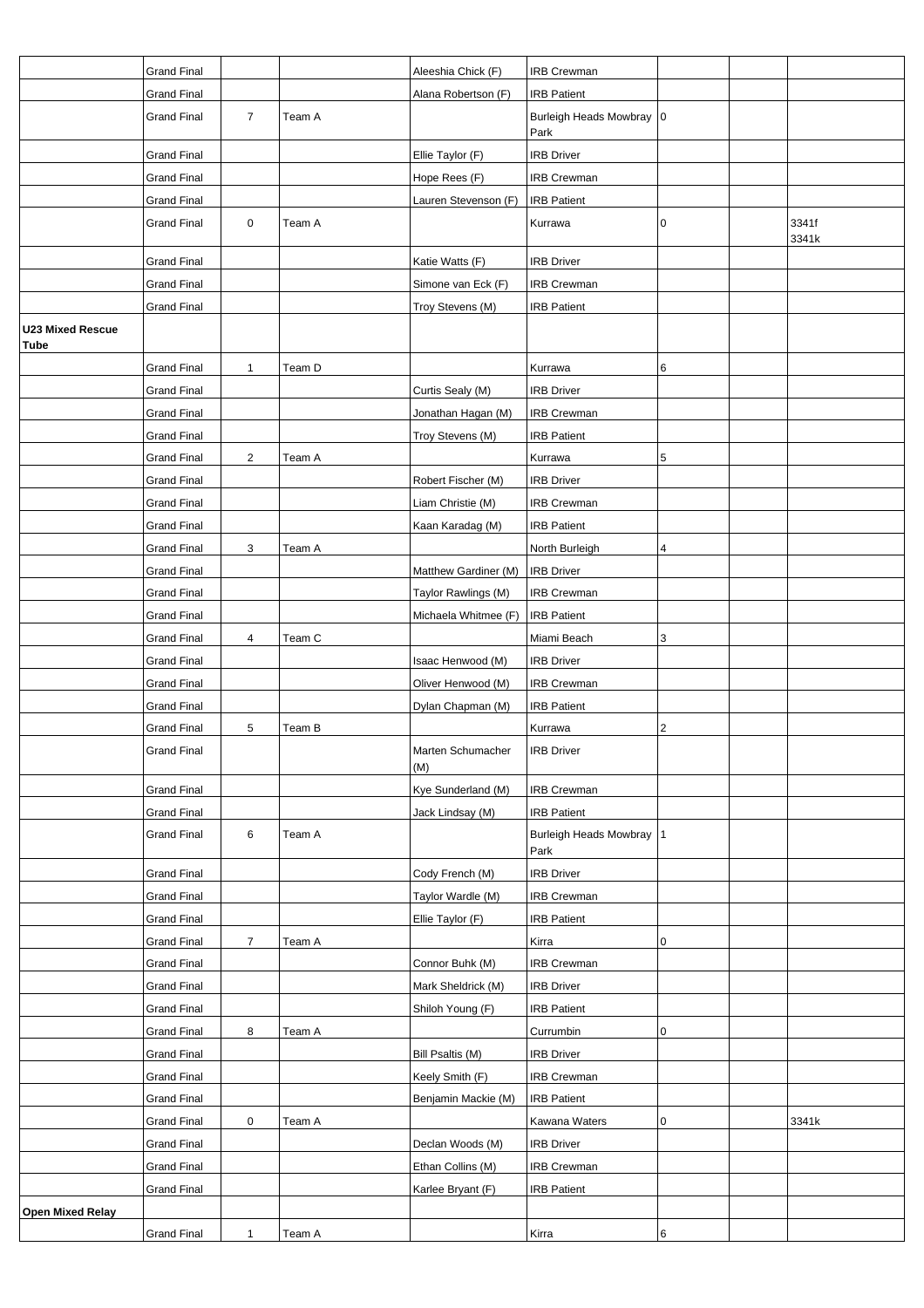| <b>Grand Final</b> |   |        | Shayna Cassone (F)           | <b>IRB Patient</b> |   |  |
|--------------------|---|--------|------------------------------|--------------------|---|--|
| <b>Grand Final</b> |   |        | Eli Clemson (M)              | <b>IRB Driver</b>  |   |  |
| <b>Grand Final</b> |   |        | Benjamin Domeracki<br>(M)    | <b>IRB Driver</b>  |   |  |
| <b>Grand Final</b> |   |        | Joel Kinneally (M)           | <b>IRB Patient</b> |   |  |
| <b>Grand Final</b> |   |        | Belinda McAuliffe (F)        | <b>IRB Patient</b> |   |  |
| <b>Grand Final</b> |   |        | Spencer Moncrieff (M)        | <b>IRB Crewman</b> |   |  |
| <b>Grand Final</b> |   |        | Isaac Nation (M)             | <b>IRB Patient</b> |   |  |
| <b>Grand Final</b> |   |        | Mark Sheldrick (M)           | <b>IRB Driver</b>  |   |  |
| <b>Grand Final</b> |   |        | Aurah Allard-Delahunt<br>(F) | <b>IRB Crewman</b> |   |  |
| <b>Grand Final</b> |   |        | Sophie Clemson (F)           | <b>IRB</b> Crewman |   |  |
| <b>Grand Final</b> |   |        | Bailie Nash (F)              | <b>IRB Driver</b>  |   |  |
| <b>Grand Final</b> |   |        | Kaitlin Dale (F)             | <b>IRB Patient</b> |   |  |
| <b>Grand Final</b> |   |        | Ella Kinneally (F)           | <b>IRB Patient</b> |   |  |
| <b>Grand Final</b> |   |        | Leah Sheldrick (F)           | <b>IRB Crewman</b> |   |  |
| <b>Grand Final</b> |   |        | Zara Doyle (F)               | <b>IRB Driver</b>  |   |  |
| <b>Grand Final</b> |   |        | Shiloh Young (F)             | <b>IRB Crewman</b> |   |  |
| <b>Grand Final</b> | 2 | Team A |                              | Alexandra Headland | 5 |  |
| <b>Grand Final</b> |   |        | Timothy Minett (M)           | <b>IRB Driver</b>  |   |  |
| <b>Grand Final</b> |   |        | Trent Cannon (M)             | <b>IRB Crewman</b> |   |  |
| <b>Grand Final</b> |   |        | Lauren Cannon (F)            | <b>IRB Patient</b> |   |  |
| <b>Grand Final</b> |   |        | Samantha Thornton            | <b>IRB Driver</b>  |   |  |
|                    |   |        | (F)                          |                    |   |  |
| <b>Grand Final</b> |   |        | Sonita Leng-Cole (F)         | <b>IRB Crewman</b> |   |  |
| <b>Grand Final</b> |   |        | William Baird (M)            | <b>IRB Patient</b> |   |  |
| <b>Grand Final</b> |   |        | Alicia Baird (F)             | <b>IRB Patient</b> |   |  |
| <b>Grand Final</b> |   |        | Robbie McKinnon (M)          | <b>IRB Driver</b>  |   |  |
| <b>Grand Final</b> |   |        | Tyson McIlveen (M)           | <b>IRB Crewman</b> |   |  |
| <b>Grand Final</b> |   |        | Marius Braaten-Pow<br>(M)    | <b>IRB Driver</b>  |   |  |
| <b>Grand Final</b> |   |        | Joel Munroe (M)              | <b>IRB Crewman</b> |   |  |
| <b>Grand Final</b> |   |        | Mitchell Pickering (M)       | <b>IRB Patient</b> |   |  |
| <b>Grand Final</b> |   |        | Casey Richards (F)           | <b>IRB Patient</b> |   |  |
| <b>Grand Final</b> |   |        | Emma Partington (F)          | <b>IRB Driver</b>  |   |  |
| <b>Grand Final</b> |   |        | Molly Megson (F)             | <b>IRB Crewman</b> |   |  |
| <b>Grand Final</b> |   |        | Amy Miller (F)               | <b>IRB Patient</b> |   |  |
| <b>Grand Final</b> | 3 | Team A |                              | Kurrawa            | 4 |  |
| <b>Grand Final</b> |   |        | Curtis Sealy (M)             | <b>IRB Driver</b>  |   |  |
| <b>Grand Final</b> |   |        | Katie Watts (F)              | <b>IRB Driver</b>  |   |  |
| <b>Grand Final</b> |   |        | Scott Wheeler (M)            | <b>IRB Driver</b>  |   |  |
| <b>Grand Final</b> |   |        | Robert Fischer (M)           | <b>IRB Driver</b>  |   |  |
| <b>Grand Final</b> |   |        | Isabella Coyle (F)           | <b>IRB Driver</b>  |   |  |
| Grand Final        |   |        | Billie Alty (F)              | <b>IRB Crewman</b> |   |  |
| <b>Grand Final</b> |   |        | Anthony Edser (M)            | <b>IRB Crewman</b> |   |  |
| <b>Grand Final</b> |   |        | Michael Watts (M)            | <b>IRB Crewman</b> |   |  |
| <b>Grand Final</b> |   |        | Alexandra Coyle (F)          | <b>IRB Crewman</b> |   |  |
| <b>Grand Final</b> |   |        | Troy Stevens (M)             | <b>IRB Patient</b> |   |  |
| <b>Grand Final</b> |   |        | Benjamin Gerry (M)           | <b>IRB Patient</b> |   |  |
| <b>Grand Final</b> |   |        | Liam Christie (M)            | <b>IRB Patient</b> |   |  |
| Grand Final        |   |        | Marten Schumacher            | <b>IRB Patient</b> |   |  |
|                    |   |        | (M)                          |                    |   |  |
| <b>Grand Final</b> |   |        | Mekayla Date (F)             | <b>IRB Patient</b> |   |  |
| <b>Grand Final</b> |   |        | Zylah Watts (F)              | <b>IRB Patient</b> |   |  |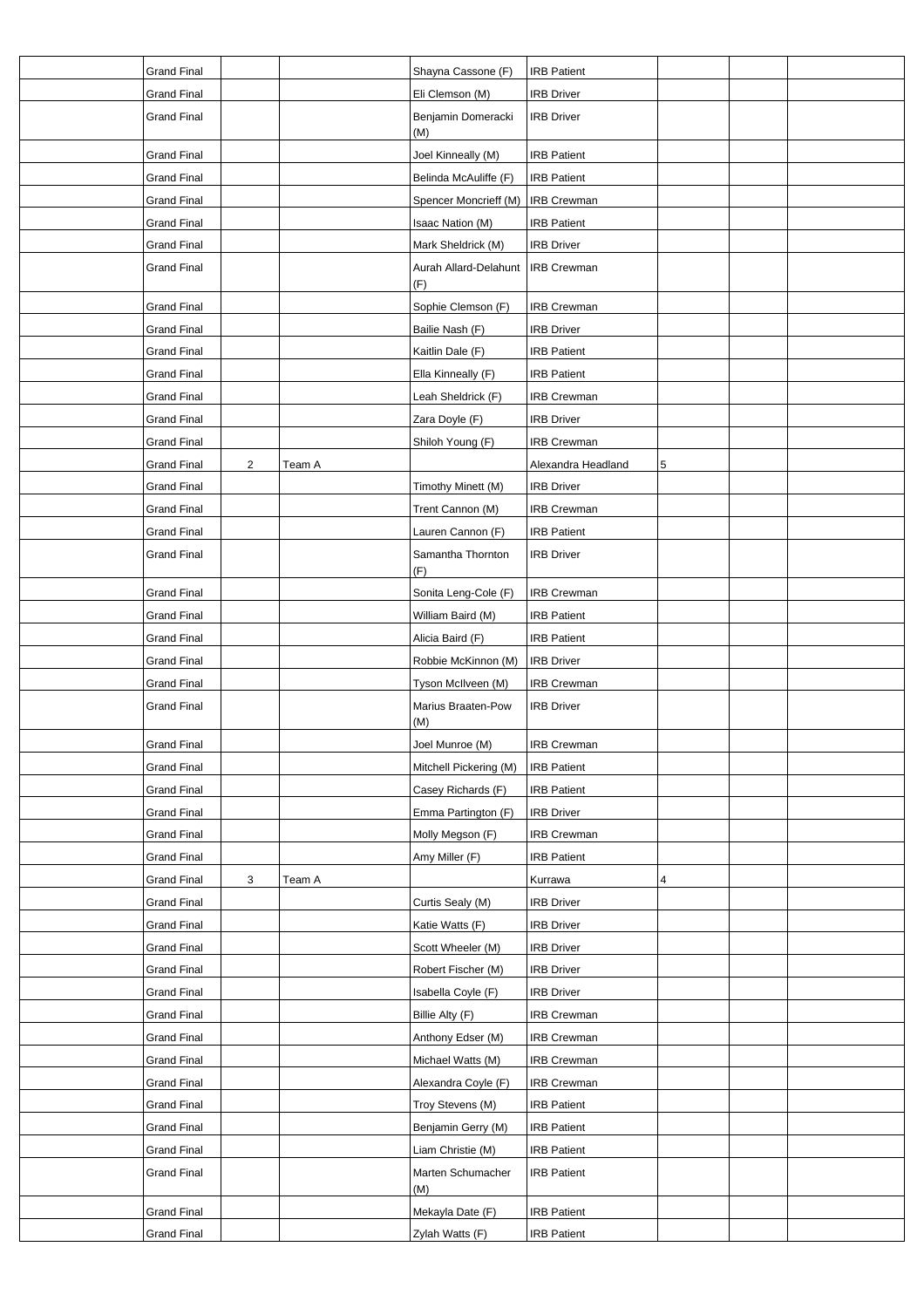| <b>Grand Final</b> | 4 | Team A |                         | Broadbeach                       | 3              |       |
|--------------------|---|--------|-------------------------|----------------------------------|----------------|-------|
| <b>Grand Final</b> |   |        | Callum Tuohy (M)        | <b>IRB</b> Driver                |                |       |
| <b>Grand Final</b> |   |        | Matthew Thompson<br>(M) | <b>IRB Crewman</b>               |                |       |
| <b>Grand Final</b> |   |        | Chantel Fife (F)        | <b>IRB Driver</b>                |                |       |
| <b>Grand Final</b> |   |        | Prue Tuohy (F)          | <b>IRB Crewman</b>               |                |       |
| <b>Grand Final</b> |   |        | Nathan Fife (M)         | <b>IRB Driver</b>                |                |       |
| <b>Grand Final</b> |   |        | Darcy Abbott (M)        | <b>IRB Crewman</b>               |                |       |
| <b>Grand Final</b> |   |        | Laura Harder (F)        | <b>IRB Driver</b>                |                |       |
| <b>Grand Final</b> |   |        | Lucy Cichero (F)        | <b>IRB Crewman</b>               |                |       |
| <b>Grand Final</b> |   |        | Paul Ryan (M)           | <b>IRB Driver</b>                |                |       |
| <b>Grand Final</b> |   |        | Bradley Bremner (M)     | IRB Crewman                      |                |       |
| <b>Grand Final</b> |   |        | Timothy J Burgess (M)   | <b>IRB Patient</b>               |                |       |
| <b>Grand Final</b> |   |        | Rizu Sawaki (F)         | <b>IRB Patient</b>               |                |       |
| <b>Grand Final</b> |   |        | Emily Pade (F)          | <b>IRB Patient</b>               |                |       |
| <b>Grand Final</b> |   |        | Chris Spajic (M)        | <b>IRB Patient</b>               |                |       |
| <b>Grand Final</b> |   |        | Paul Spajic (M)         | <b>IRB Patient</b>               |                |       |
| <b>Grand Final</b> |   |        | Courtney Wilson (F)     | <b>IRB Patient</b>               |                |       |
| <b>Grand Final</b> | 5 | Team A |                         | Dicky Beach                      | $\overline{2}$ |       |
| <b>Grand Final</b> |   |        | Shaun Capps (M)         | <b>IRB Driver</b>                |                |       |
| <b>Grand Final</b> |   |        | Tarren Robertson (M)    | IRB Crewman                      |                |       |
| <b>Grand Final</b> |   |        | Baxter Moles (M)        | <b>IRB Patient</b>               |                |       |
|                    |   |        |                         |                                  |                |       |
| <b>Grand Final</b> |   |        | Lauren Kettleton (F)    | <b>IRB Driver</b><br>IRB Crewman |                |       |
| <b>Grand Final</b> |   |        | Samantha Kerr (F)       |                                  |                |       |
| <b>Grand Final</b> |   |        | Peter Capps (M)         | <b>IRB Patient</b>               |                |       |
| <b>Grand Final</b> |   |        | Zoe Riseley (F)         | <b>IRB Patient</b>               |                |       |
| <b>Grand Final</b> |   |        | Rian Reynolds (M)       | <b>IRB Driver</b>                |                |       |
| <b>Grand Final</b> |   |        | Max Kerr (M)            | <b>IRB Crewman</b>               |                |       |
| <b>Grand Final</b> |   |        | Charlotte Watson (F)    | <b>IRB Patient</b>               |                |       |
| <b>Grand Final</b> |   |        | Reagan Campbell (M)     | <b>IRB Driver</b>                |                |       |
| <b>Grand Final</b> |   |        | Samuel Smith (M)        | <b>IRB Crewman</b>               |                |       |
| <b>Grand Final</b> |   |        | Rowan Holland (M)       | <b>IRB Driver</b>                |                |       |
| <b>Grand Final</b> |   |        | Roger Allwright (M)     | <b>IRB Crewman</b>               |                |       |
| <b>Grand Final</b> |   |        | Althea Bowden (F)       | <b>IRB Patient</b>               |                |       |
| <b>Grand Final</b> |   |        | Douglas Simpson (M)     | <b>IRB Patient</b>               |                |       |
| <b>Grand Final</b> | 6 | Team A |                         | Mudjimba                         | 1              |       |
| <b>Grand Final</b> |   |        | Kaitlyn Akers (F)       | <b>IRB Driver</b>                |                |       |
| <b>Grand Final</b> |   |        | Phillip Burke (M)       | <b>IRB Driver</b>                |                |       |
| <b>Grand Final</b> |   |        | Jack Mathews (M)        | <b>IRB Driver</b>                |                |       |
| <b>Grand Final</b> |   |        | Russell Cook (M)        | <b>IRB Driver</b>                |                |       |
| <b>Grand Final</b> |   |        | Karyn Cook (F)          | <b>IRB Driver</b>                |                |       |
| <b>Grand Final</b> |   |        | Andrew Craig (M)        | <b>IRB Crewman</b>               |                |       |
| <b>Grand Final</b> |   |        | Ned Carson (M)          | <b>IRB Crewman</b>               |                |       |
| Grand Final        |   |        | Angus Lane (M)          | <b>IRB Crewman</b>               |                |       |
| <b>Grand Final</b> |   |        | Vickie Starr (F)        | <b>IRB Crewman</b>               |                |       |
| <b>Grand Final</b> |   |        | Willow Smith (F)        | IRB Crewman                      |                |       |
| <b>Grand Final</b> |   |        | Jade Cook (F)           | <b>IRB Patient</b>               |                |       |
| <b>Grand Final</b> |   |        | Steven Jeisman (M)      | <b>IRB Patient</b>               |                |       |
| <b>Grand Final</b> |   |        | Sam Mathews (M)         | <b>IRB Patient</b>               |                |       |
| <b>Grand Final</b> |   |        | Sade Daniels (F)        | <b>IRB Patient</b>               |                |       |
| <b>Grand Final</b> |   |        | Ciarda MacMahon (F)     | <b>IRB Patient</b>               |                |       |
| <b>Grand Final</b> |   |        | Catyn Carey (M)         | <b>IRB Patient</b>               |                |       |
| <b>Grand Final</b> | 0 | Team A |                         | Southport (Qld)                  | 0              | 3345g |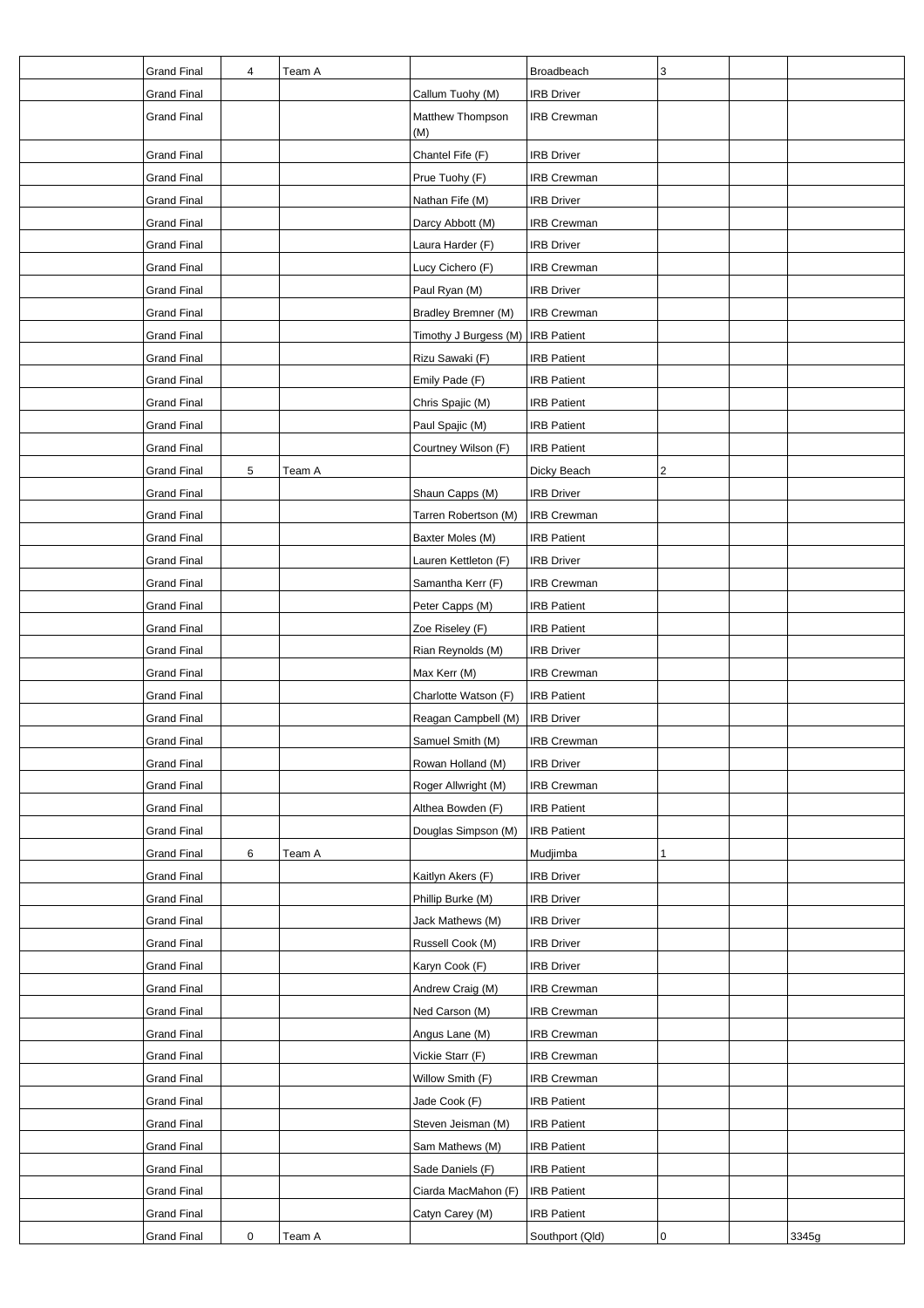|                                 | <b>Grand Final</b> |                |        | Emily Sprake (F)                  | <b>IRB Driver</b>  |   |  |
|---------------------------------|--------------------|----------------|--------|-----------------------------------|--------------------|---|--|
|                                 | <b>Grand Final</b> |                |        | Dale McVeigh (M)                  | <b>IRB Driver</b>  |   |  |
|                                 | <b>Grand Final</b> |                |        | James Harwood (M)                 | <b>IRB Driver</b>  |   |  |
|                                 | <b>Grand Final</b> |                |        | Troy Richdale (M)                 | <b>IRB Driver</b>  |   |  |
|                                 | <b>Grand Final</b> |                |        | Rhiannon Brinckman<br>(F)         | <b>IRB Driver</b>  |   |  |
|                                 | <b>Grand Final</b> |                |        | Ellis Davies (F)                  | <b>IRB Crewman</b> |   |  |
|                                 | <b>Grand Final</b> |                |        | Michael Landon (M)                | <b>IRB Crewman</b> |   |  |
|                                 | <b>Grand Final</b> |                |        | Harrison Wood (M)                 | <b>IRB Crewman</b> |   |  |
|                                 | <b>Grand Final</b> |                |        | Kelvin Richdale (M)               | <b>IRB Crewman</b> |   |  |
|                                 | <b>Grand Final</b> |                |        | Tamara Landon (F)                 | <b>IRB Crewman</b> |   |  |
|                                 | <b>Grand Final</b> |                |        | Zoe Bailey (F)                    | <b>IRB Patient</b> |   |  |
|                                 | <b>Grand Final</b> |                |        | Emily Golebiowski (F)             | <b>IRB Patient</b> |   |  |
|                                 | <b>Grand Final</b> |                |        | Jazmin Golebiowski<br>(F)         | <b>IRB Patient</b> |   |  |
|                                 | <b>Grand Final</b> |                |        | Brianna Free (F)                  | <b>IRB Patient</b> |   |  |
|                                 | Grand Final        |                |        | Aislinn Neville (F)               | <b>IRB Patient</b> |   |  |
|                                 | <b>Grand Final</b> |                |        | Maxine Deeb (F)                   | <b>IRB Patient</b> |   |  |
| <b>U23 Mixed Mass</b><br>Rescue |                    |                |        |                                   |                    |   |  |
|                                 | <b>Grand Final</b> | $\mathbf{1}$   | Team A |                                   | Kurrawa            | 6 |  |
|                                 | <b>Grand Final</b> |                |        | Robert Fischer (M)                | <b>IRB Driver</b>  |   |  |
|                                 | <b>Grand Final</b> |                |        | Michael Watts (M)                 | <b>IRB Crewman</b> |   |  |
|                                 | Grand Final        |                |        | Zylah Watts (F)                   | <b>IRB Patient</b> |   |  |
|                                 | <b>Grand Final</b> |                |        | Jack Lindsay (M)                  | <b>IRB Patient</b> |   |  |
|                                 | <b>Grand Final</b> | $\overline{2}$ | Team B |                                   | Kirra              | 5 |  |
|                                 | <b>Grand Final</b> |                |        | Brayden Armour (M)                | <b>IRB Crewman</b> |   |  |
|                                 | Grand Final        |                |        | Connor Buhk (M)                   | <b>IRB Driver</b>  |   |  |
|                                 | Grand Final        |                |        | Kaitlin Dale (F)                  | <b>IRB Patient</b> |   |  |
|                                 | <b>Grand Final</b> |                |        | Shiloh Young (F)                  | <b>IRB Patient</b> |   |  |
|                                 | <b>Grand Final</b> | 3              | Team B |                                   | Alexandra Headland | 4 |  |
|                                 | <b>Grand Final</b> |                |        | Timothy Minett (M)                | <b>IRB Driver</b>  |   |  |
|                                 | <b>Grand Final</b> |                |        | Marius Braaten-Pow<br>(M)         | <b>IRB Crewman</b> |   |  |
|                                 | <b>Grand Final</b> |                |        | Sonita Leng-Cole (F)              | <b>IRB Patient</b> |   |  |
|                                 | <b>Grand Final</b> |                |        | Emma Partington (F)               | <b>IRB Patient</b> |   |  |
|                                 | <b>Grand Final</b> | 4              | Team C |                                   | Kurrawa            | 3 |  |
|                                 | <b>Grand Final</b> |                |        | Jonathan Hagan (M)                | <b>IRB Driver</b>  |   |  |
|                                 | <b>Grand Final</b> |                |        | Benjamin Gerry (M)                | <b>IRB Crewman</b> |   |  |
|                                 | <b>Grand Final</b> |                |        | Simone van Eck (F)                | <b>IRB Patient</b> |   |  |
|                                 | <b>Grand Final</b> |                |        | Isaac Mitchell (M)                | <b>IRB Patient</b> |   |  |
|                                 | <b>Grand Final</b> | 5              | Team D |                                   | Kirra              | 2 |  |
|                                 | <b>Grand Final</b> |                |        | Eli Clemson (M)                   | <b>IRB Driver</b>  |   |  |
|                                 | <b>Grand Final</b> |                |        | Noah Peluso (M)                   | <b>IRB Crewman</b> |   |  |
|                                 | <b>Grand Final</b> |                |        | Joel Kinneally (M)                | <b>IRB Patient</b> |   |  |
|                                 | <b>Grand Final</b> |                |        | Ella Kinneally (F)                | <b>IRB Patient</b> |   |  |
|                                 | <b>Grand Final</b> | 6              | Team A |                                   | Point Lookout      | 1 |  |
|                                 | <b>Grand Final</b> |                |        | Jordan Roberts (M)                | <b>IRB Driver</b>  |   |  |
|                                 | <b>Grand Final</b> |                |        | Matthew Whelan (M)                | <b>IRB Crewman</b> |   |  |
|                                 | <b>Grand Final</b> |                |        | Bridget Larnach (F)               | <b>IRB Patient</b> |   |  |
|                                 | <b>Grand Final</b> |                |        | Ann-sophie Sullivan<br>(F)        | <b>IRB Patient</b> |   |  |
|                                 | <b>Grand Final</b> | $\overline{7}$ | Team B |                                   | Miami Beach        | 0 |  |
|                                 | <b>Grand Final</b> |                |        | Harrison Henwood (M)   IRB Driver |                    |   |  |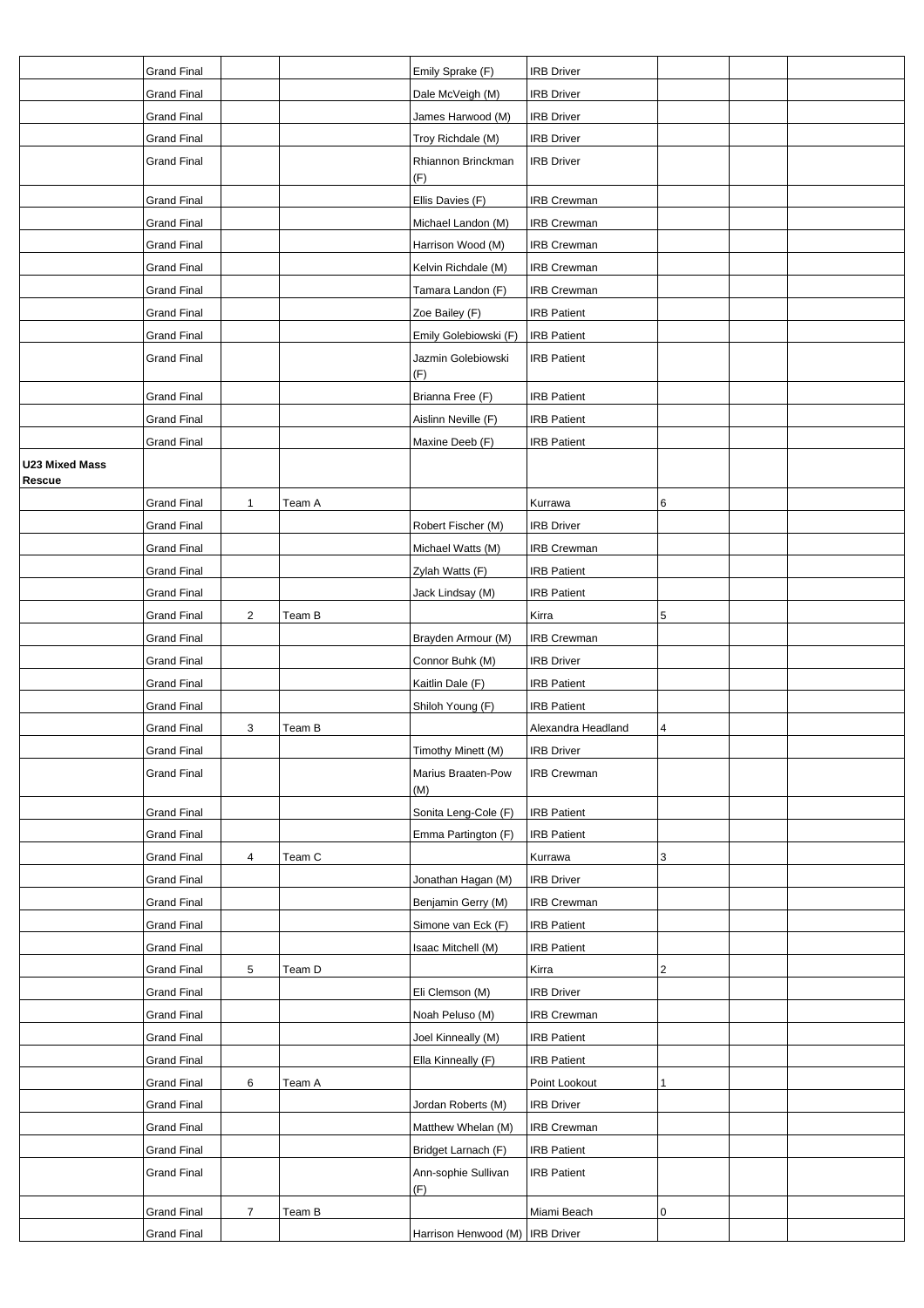|                                               | <b>Grand Final</b> |                |        | Gabriel Sobczyk (M)         | <b>IRB Crewman</b> |              |  |
|-----------------------------------------------|--------------------|----------------|--------|-----------------------------|--------------------|--------------|--|
|                                               | <b>Grand Final</b> |                |        | Janita Henwood (F)          | <b>IRB Patient</b> |              |  |
|                                               | <b>Grand Final</b> |                |        | Tayah Cooper (F)            | <b>IRB</b> Patient |              |  |
|                                               | <b>Grand Final</b> | 8              | Team C |                             | Kirra              | 0            |  |
|                                               | <b>Grand Final</b> |                |        | Mark Sheldrick (M)          | <b>IRB Driver</b>  |              |  |
|                                               | <b>Grand Final</b> |                |        | Belinda McAuliffe (F)       | <b>IRB Patient</b> |              |  |
|                                               | <b>Grand Final</b> |                |        | Andrew McAuliffe (M)        | <b>IRB Patient</b> |              |  |
|                                               | <b>Grand Final</b> |                |        | Leah Sheldrick (F)          | IRB Crewman        |              |  |
| 45+ Yrs Mixed IRB                             |                    |                |        |                             |                    |              |  |
| <b>Mass Rescue</b>                            |                    |                |        |                             |                    |              |  |
|                                               | <b>Grand Final</b> | $\mathbf{1}$   | Team A |                             | Kurrawa            | 0            |  |
|                                               | <b>Grand Final</b> |                |        | Robert Shillam (M)          | <b>IRB Driver</b>  |              |  |
|                                               | <b>Grand Final</b> |                |        | Christopher Feltham<br>(M)  | <b>IRB Crewman</b> |              |  |
|                                               | <b>Grand Final</b> |                |        | Logan Feltham (M)           | <b>IRB Patient</b> |              |  |
|                                               | <b>Grand Final</b> |                |        | Isaac Mitchell (M)          | <b>IRB Patient</b> |              |  |
|                                               | <b>Grand Final</b> | 2              | Team A |                             | North Burleigh     | 0            |  |
|                                               | <b>Grand Final</b> |                |        | Dean Weatherhog (M)         | <b>IRB Driver</b>  |              |  |
|                                               | <b>Grand Final</b> |                |        | David Nelson (M)            | <b>IRB Crewman</b> |              |  |
|                                               | <b>Grand Final</b> |                |        | Deon Nelson (M)             | <b>IRB</b> Patient |              |  |
|                                               | <b>Grand Final</b> |                |        | Taylor Rawlings (M)         | <b>IRB Patient</b> |              |  |
|                                               | <b>Grand Final</b> | 3              | Team A |                             | Coolum Beach       | 0            |  |
|                                               | <b>Grand Final</b> |                |        | Michael Stokes (M)          | <b>IRB Driver</b>  |              |  |
|                                               | <b>Grand Final</b> |                |        | Mark Quinlivan (M)          | IRB Crewman        |              |  |
|                                               | <b>Grand Final</b> | 4              | Team A |                             | Southport (Qld)    | $\pmb{0}$    |  |
|                                               | <b>Grand Final</b> |                |        | Dale McVeigh (M)            | <b>IRB Driver</b>  |              |  |
|                                               | Grand Final        |                |        | Michael Landon (M)          | IRB Crewman        |              |  |
|                                               | <b>Grand Final</b> |                |        | Jazmin Golebiowski<br>(F)   | <b>IRB Patient</b> |              |  |
|                                               | <b>Grand Final</b> |                |        | Tamara Landon (F)           | <b>IRB Patient</b> |              |  |
|                                               | <b>Grand Final</b> | $\sqrt{5}$     | Team A |                             | Mudjimba           | 0            |  |
|                                               | <b>Grand Final</b> |                |        | Russell Cook (M)            | <b>IRB Driver</b>  |              |  |
|                                               | Grand Final        |                |        | Andrew Craig (M)            | <b>IRB Crewman</b> |              |  |
|                                               | <b>Grand Final</b> |                |        | Karyn Cook (F)              | <b>IRB Patient</b> |              |  |
|                                               | <b>Grand Final</b> |                |        | Jade Cook (F)               | <b>IRB Patient</b> |              |  |
|                                               | <b>Grand Final</b> | 6              | Team B |                             | Coolum Beach       | $\mathsf{O}$ |  |
|                                               | <b>Grand Final</b> |                |        | Robert (Jason) Brown<br>(M) | <b>IRB Crewman</b> |              |  |
|                                               | <b>Grand Final</b> |                |        | Alastair McGregor (M)       | <b>IRB Driver</b>  |              |  |
|                                               | <b>Grand Final</b> | $\overline{7}$ | Team B |                             | Southport (Qld)    | 0            |  |
|                                               | <b>Grand Final</b> |                |        | Paul Phillips (M)           | <b>IRB Driver</b>  |              |  |
|                                               | <b>Grand Final</b> |                |        | Kelvin Richdale (M)         | <b>IRB Crewman</b> |              |  |
|                                               | <b>Grand Final</b> |                |        | Harrison Wood (M)           | <b>IRB Patient</b> |              |  |
|                                               | <b>Grand Final</b> |                |        | Brianna Free (F)            | <b>IRB Patient</b> |              |  |
| <b>Rookie Mixed IRB</b><br><b>Mass Rescue</b> |                    |                |        |                             |                    |              |  |
|                                               | <b>Grand Final</b> | $\mathbf{1}$   | Team B |                             | Dicky Beach        | 0            |  |
|                                               | <b>Grand Final</b> |                |        | Peter Capps (M)             | <b>IRB Driver</b>  |              |  |
|                                               | <b>Grand Final</b> |                |        | Douglas Simpson (M)         | <b>IRB Crewman</b> |              |  |
|                                               | <b>Grand Final</b> |                |        | Samantha Kerr (F)           | <b>IRB Patient</b> |              |  |
|                                               | <b>Grand Final</b> |                |        | Lauren Kettleton (F)        | <b>IRB Patient</b> |              |  |
|                                               | <b>Grand Final</b> | $\overline{2}$ | Team A |                             | Southport (Qld)    | 0            |  |
|                                               | Grand Final        |                |        | Troy Richdale (M)           | <b>IRB Driver</b>  |              |  |
|                                               | <b>Grand Final</b> |                |        | Kelvin Richdale (M)         | <b>IRB Crewman</b> |              |  |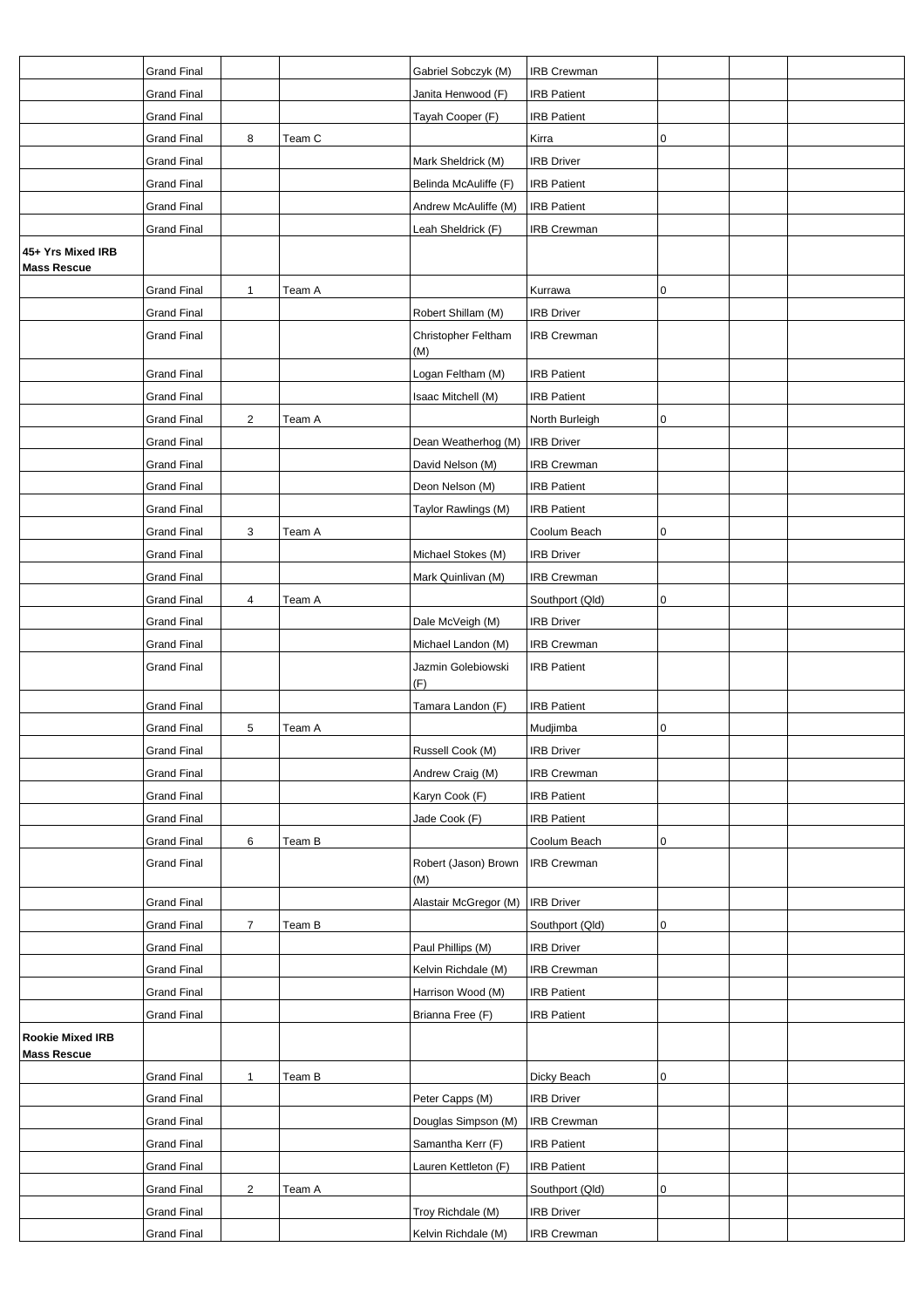|                                   | <b>Grand Final</b> |                |        | Brianna Free (F)                            | <b>IRB Patient</b> |   |       |
|-----------------------------------|--------------------|----------------|--------|---------------------------------------------|--------------------|---|-------|
|                                   | <b>Grand Final</b> |                |        | Ellis Davies (F)                            | <b>IRB Patient</b> |   |       |
|                                   | <b>Grand Final</b> | 3              | Team A |                                             | Dicky Beach        | 0 |       |
|                                   | <b>Grand Final</b> |                |        | Roger Allwright (M)                         | <b>IRB Crewman</b> |   |       |
|                                   | <b>Grand Final</b> |                |        | Althea Bowden (F)                           | <b>IRB Patient</b> |   |       |
|                                   | <b>Grand Final</b> |                |        | Charlotte Watson (F)                        | <b>IRB Patient</b> |   |       |
|                                   | <b>Grand Final</b> | 4              | Team A |                                             | Mooloolaba         | 0 |       |
|                                   | <b>Grand Final</b> |                |        | Nicholas Campbell (M)   IRB Driver          |                    |   |       |
|                                   | <b>Grand Final</b> |                |        | Katelin Parsons (F)                         | <b>IRB Patient</b> |   |       |
|                                   | <b>Grand Final</b> |                |        | Kassity Campbell (F)                        | <b>IRB Patient</b> |   |       |
|                                   | <b>Grand Final</b> |                |        | Jaclyn Sampson (F)                          | <b>IRB Crewman</b> |   |       |
|                                   | <b>Grand Final</b> | 5              | Team A |                                             | Point Lookout      | 0 |       |
|                                   | <b>Grand Final</b> |                |        | Gemma Francis (F)                           | <b>IRB Driver</b>  |   |       |
|                                   | <b>Grand Final</b> |                |        | Caitlin Ferguson (F)                        | <b>IRB Crewman</b> |   |       |
|                                   | <b>Grand Final</b> |                |        | Ashleigh Whelan (F)                         | <b>IRB Patient</b> |   |       |
|                                   | <b>Grand Final</b> |                |        | Lilly Morris (F)                            | <b>IRB Patient</b> |   |       |
|                                   | <b>Grand Final</b> | 6              | Team C |                                             | Southport (Qld)    | 0 |       |
|                                   | <b>Grand Final</b> |                |        | Riah Manser (F)                             | <b>IRB Driver</b>  |   |       |
|                                   | <b>Grand Final</b> |                |        | Maxine Deeb (F)                             | <b>IRB Crewman</b> |   |       |
|                                   | <b>Grand Final</b> |                |        | Emily Golebiowski (F)                       | <b>IRB Patient</b> |   |       |
|                                   | <b>Grand Final</b> |                |        | Zoe Bailey (F)                              | <b>IRB Patient</b> |   |       |
|                                   | <b>Grand Final</b> | $\overline{7}$ | Team B |                                             | Southport (Qld)    | 0 |       |
|                                   | <b>Grand Final</b> |                |        | Rhiannon Brinckman                          | <b>IRB Driver</b>  |   |       |
|                                   |                    |                |        | (F)                                         |                    |   |       |
|                                   | <b>Grand Final</b> |                |        | Tamara Landon (F)                           | <b>IRB Crewman</b> |   |       |
|                                   | <b>Grand Final</b> |                |        | Aislinn Neville (F)                         | <b>IRB Patient</b> |   |       |
|                                   | <b>Grand Final</b> |                |        | Jazmin Golebiowski<br>(F)                   | <b>IRB Patient</b> |   |       |
|                                   | <b>Grand Final</b> | 0              | Team A |                                             | Kawana Waters      | 0 | 3336h |
|                                   | <b>Grand Final</b> |                |        | Christian Schoener<br>(M)                   | <b>IRB Driver</b>  |   |       |
|                                   | <b>Grand Final</b> |                |        | Paul Clarke (M)                             | <b>IRB Crewman</b> |   |       |
|                                   | <b>Grand Final</b> |                |        | Adam Gardner (M)                            | <b>IRB Patient</b> |   |       |
|                                   | <b>Grand Final</b> |                |        | Christopher Lowe (M)                        | <b>IRB Patient</b> |   |       |
| <b>Open Female Mass</b><br>Rescue |                    |                |        |                                             |                    |   |       |
|                                   | <b>Grand Final</b> | $\mathbf{1}$   | Team A |                                             | Alexandra Headland | 6 |       |
|                                   | <b>Grand Final</b> |                |        | Samantha Thornton<br>(F)                    | <b>IRB Driver</b>  |   |       |
|                                   | <b>Grand Final</b> |                |        | Sonita Leng-Cole (F)                        | <b>IRB Crewman</b> |   |       |
|                                   | <b>Grand Final</b> |                |        | Timothy Minett (M)                          | <b>IRB Patient</b> |   |       |
|                                   | <b>Grand Final</b> |                |        | Alicia Baird (F)                            | <b>IRB Patient</b> |   |       |
|                                   | <b>Grand Final</b> | $\overline{c}$ | Team B |                                             | Miami Beach        | 5 |       |
|                                   | <b>Grand Final</b> |                |        | Kahli Henwood (F)                           | <b>IRB Driver</b>  |   |       |
|                                   | <b>Grand Final</b> |                |        | Nikki Campbell (F)                          | <b>IRB Crewman</b> |   |       |
|                                   | <b>Grand Final</b> |                |        | Samuel Cali (M)                             | <b>IRB Patient</b> |   |       |
|                                   | <b>Grand Final</b> |                |        | Karlisha Thorpe-Martin   IRB Patient<br>(F) |                    |   |       |
|                                   | <b>Grand Final</b> | 3              | Team A |                                             | Kawana Waters      | 4 |       |
|                                   | <b>Grand Final</b> |                |        | Aleeshia Chick (F)                          | <b>IRB Driver</b>  |   |       |
|                                   | <b>Grand Final</b> |                |        | Megan Blin (F)                              | <b>IRB Crewman</b> |   |       |
|                                   | <b>Grand Final</b> |                |        | Ethan Collins (M)                           | <b>IRB Patient</b> |   |       |
|                                   | <b>Grand Final</b> |                |        | Alana Robertson (F)                         | <b>IRB Patient</b> |   |       |
|                                   | <b>Grand Final</b> | 4              | Team A |                                             | Kurrawa            | 3 |       |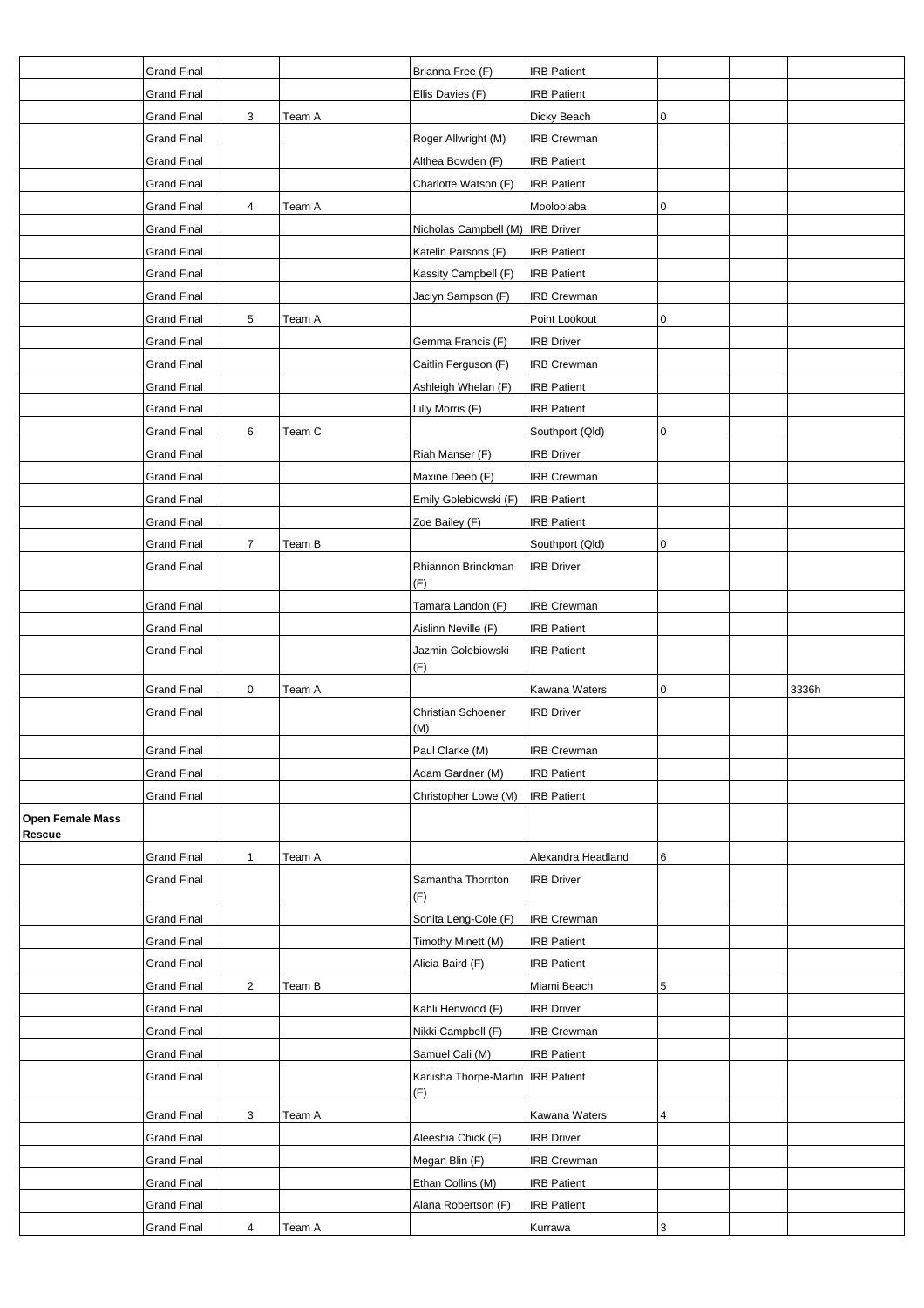|                          | <b>Grand Final</b> |              |        | Katie Watts (F)                             | <b>IRB Driver</b>  |   |       |
|--------------------------|--------------------|--------------|--------|---------------------------------------------|--------------------|---|-------|
|                          | Grand Final        |              |        | Billie Alty (F)                             | <b>IRB Crewman</b> |   |       |
|                          | <b>Grand Final</b> |              |        | Mekayla Date (F)                            | <b>IRB Patient</b> |   |       |
|                          | <b>Grand Final</b> |              |        | Benjamin Gerry (M)                          | <b>IRB Patient</b> |   |       |
|                          | <b>Grand Final</b> | $\sqrt{5}$   | Team A |                                             | Dicky Beach        | 2 |       |
|                          | <b>Grand Final</b> |              |        | Lauren Kettleton (F)                        | <b>IRB Driver</b>  |   |       |
|                          | <b>Grand Final</b> |              |        | Samantha Kerr (F)                           | IRB Crewman        |   |       |
|                          | <b>Grand Final</b> |              |        | Baxter Moles (M)                            | <b>IRB Patient</b> |   |       |
|                          | <b>Grand Final</b> |              |        | Shaun Capps (M)                             | <b>IRB Patient</b> |   |       |
|                          | Grand Final        | 6            | Team B |                                             | Kirra              | 1 |       |
|                          | <b>Grand Final</b> |              |        | Shayna Cassone (F)                          | <b>IRB Patient</b> |   |       |
|                          | <b>Grand Final</b> |              |        | Sophie Clemson (F)                          | <b>IRB Crewman</b> |   |       |
|                          | <b>Grand Final</b> |              |        | Bailie Nash (F)                             | <b>IRB Driver</b>  |   |       |
|                          | <b>Grand Final</b> |              |        | Kaitlin Dale (F)                            | <b>IRB Patient</b> |   |       |
|                          | Grand Final        | $\pmb{0}$    | Team B |                                             | Alexandra Headland | 0 | 3333g |
|                          | <b>Grand Final</b> |              |        | Emma Partington (F)                         | <b>IRB Driver</b>  |   |       |
|                          | <b>Grand Final</b> |              |        | Molly Megson (F)                            | <b>IRB Crewman</b> |   |       |
|                          | <b>Grand Final</b> |              |        | William Baird (M)                           | <b>IRB Patient</b> |   |       |
|                          | <b>Grand Final</b> |              |        | Casey Richards (F)                          | <b>IRB Patient</b> |   |       |
| Open Male Mass<br>Rescue |                    |              |        |                                             |                    |   |       |
|                          | <b>Grand Final</b> | $\mathbf{1}$ | Team A |                                             | Kurrawa            | 6 |       |
|                          | <b>Grand Final</b> |              |        | Curtis Sealy (M)                            | <b>IRB Driver</b>  |   |       |
|                          | <b>Grand Final</b> |              |        | Marten Schumacher<br>(M)                    | <b>IRB Crewman</b> |   |       |
|                          | <b>Grand Final</b> |              |        | Isabella Coyle (F)                          | <b>IRB Patient</b> |   |       |
|                          | <b>Grand Final</b> |              |        | Benjamin Gerry (M)                          | <b>IRB Patient</b> |   |       |
|                          | Grand Final        | 2            | Team B |                                             | Miami Beach        | 5 |       |
|                          | <b>Grand Final</b> |              |        | Isaac Henwood (M)                           | <b>IRB Driver</b>  |   |       |
|                          | <b>Grand Final</b> |              |        | Benjamin Fields (M)                         | <b>IRB Crewman</b> |   |       |
|                          | <b>Grand Final</b> |              |        | Dylan Chapman (M)                           | <b>IRB Patient</b> |   |       |
|                          | Grand Final        |              |        | Karlisha Thorpe-Martin   IRB Patient<br>(F) |                    |   |       |
|                          | <b>Grand Final</b> | 3            | Team A |                                             | Miami Beach        | 4 |       |
|                          | <b>Grand Final</b> |              |        | Zachary Henwood (M)                         | <b>IRB</b> Driver  |   |       |
|                          | <b>Grand Final</b> |              |        | Oliver Henwood (M)                          | <b>IRB Crewman</b> |   |       |
|                          | Grand Final        |              |        | Samuel Cali (M)                             | <b>IRB Patient</b> |   |       |
|                          | <b>Grand Final</b> |              |        | Emily Austin (F)                            | <b>IRB Patient</b> |   |       |
|                          | <b>Grand Final</b> | 4            | Team C |                                             | Kurrawa            | 3 |       |
|                          | <b>Grand Final</b> |              |        | Robert Fischer (M)                          | <b>IRB Driver</b>  |   |       |
|                          | <b>Grand Final</b> |              |        | Michael Watts (M)                           | <b>IRB Crewman</b> |   |       |
|                          | <b>Grand Final</b> |              |        | Zylah Watts (F)                             | <b>IRB Patient</b> |   |       |
|                          | <b>Grand Final</b> |              |        | Alexandra Coyle (F)                         | <b>IRB Patient</b> |   |       |
|                          | <b>Grand Final</b> | 5            | Team F |                                             | Kirra              | 2 |       |
|                          | <b>Grand Final</b> |              |        | Brayden Armour (M)                          | <b>IRB Crewman</b> |   |       |
|                          | <b>Grand Final</b> |              |        | Connor Buhk (M)                             | <b>IRB Driver</b>  |   |       |
|                          | <b>Grand Final</b> |              |        | Kaitlin Dale (F)                            | <b>IRB Patient</b> |   |       |
|                          | <b>Grand Final</b> |              |        | Shiloh Young (F)                            | <b>IRB Patient</b> |   |       |
|                          | <b>Grand Final</b> | 6            | Team C |                                             | Kirra              | 1 |       |
|                          | <b>Grand Final</b> |              |        | Mark Sheldrick (M)                          | <b>IRB Driver</b>  |   |       |
|                          | Grand Final        |              |        | Bailie Nash (F)                             | <b>IRB Patient</b> |   |       |
|                          | <b>Grand Final</b> |              |        | Leah Sheldrick (F)                          | <b>IRB Patient</b> |   |       |
|                          | <b>Grand Final</b> |              |        | Andrew McAuliffe (M)                        | <b>IRB</b> Crewman |   |       |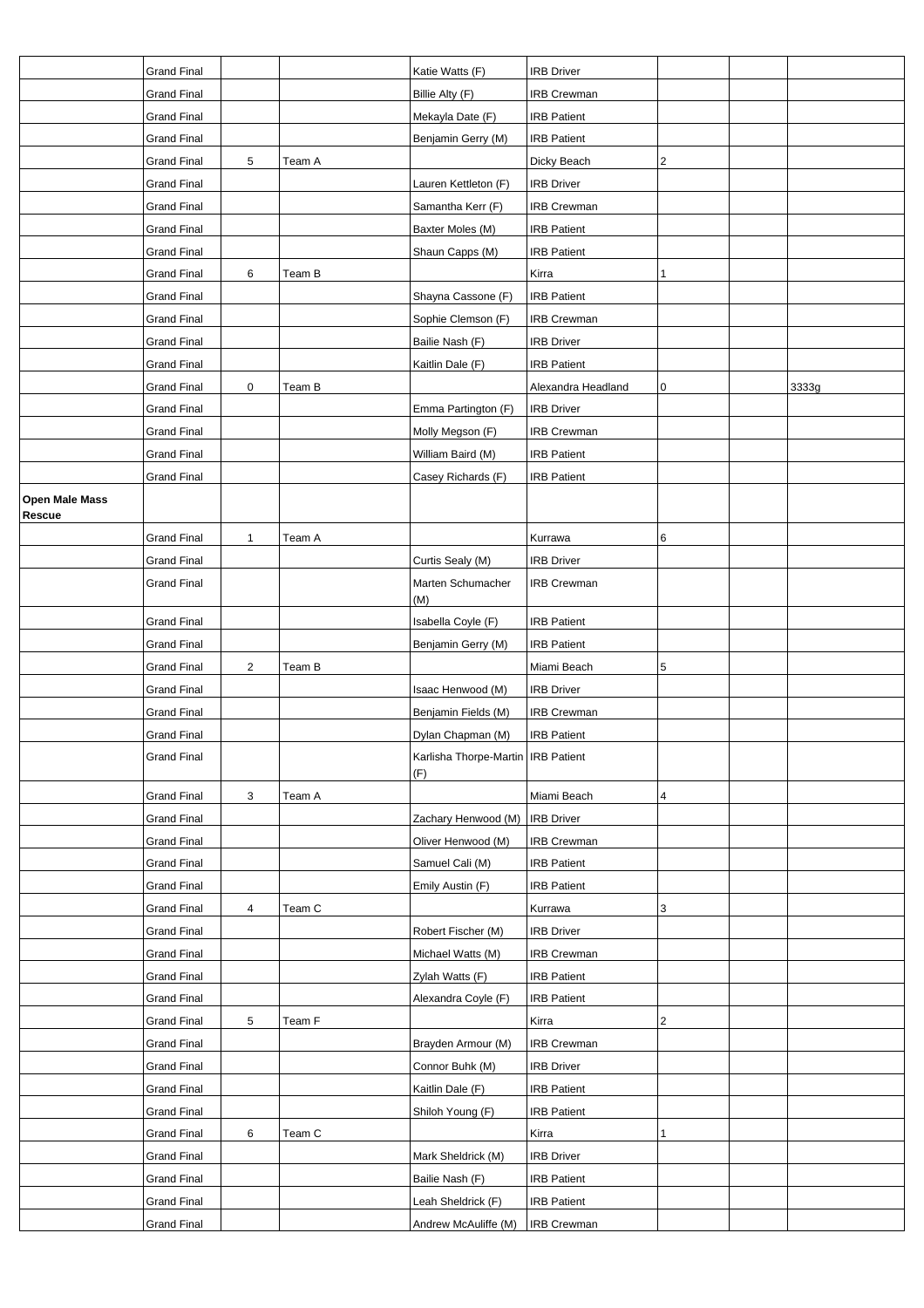|                    | <b>Grand Final</b>                       | $\overline{7}$ | Team D |                            | Kurrawa                                  | 0          |         |
|--------------------|------------------------------------------|----------------|--------|----------------------------|------------------------------------------|------------|---------|
|                    | <b>Grand Final</b>                       |                |        | Liam Christie (M)          | <b>IRB Driver</b>                        |            |         |
|                    | <b>Grand Final</b>                       |                |        | Kye Sunderland (M)         | <b>IRB Crewman</b>                       |            |         |
|                    | <b>Grand Final</b>                       |                |        | Simone van Eck (F)         | <b>IRB Patient</b>                       |            |         |
|                    | <b>Grand Final</b>                       |                |        | Kaan Karadag (M)           | <b>IRB Patient</b>                       |            |         |
|                    | <b>Grand Final</b>                       | 0              | Team A |                            | Dicky Beach                              | 0          | 3335aii |
|                    | <b>Grand Final</b>                       |                |        | Rian Reynolds (M)          | <b>IRB Driver</b>                        |            |         |
|                    | <b>Grand Final</b>                       |                |        | Max Kerr (M)               | <b>IRB Crewman</b>                       |            |         |
|                    | <b>Grand Final</b>                       |                |        | Samantha Kerr (F)          | <b>IRB Patient</b>                       |            |         |
|                    | <b>Grand Final</b>                       |                |        | Lauren Kettleton (F)       | <b>IRB Patient</b>                       |            |         |
| 35+ Yrs Mixed Mass |                                          |                |        |                            |                                          |            |         |
| Rescue             |                                          |                |        |                            |                                          |            |         |
|                    | <b>Grand Final</b>                       | 1              | Team A |                            | Alexandra Headland                       | 6          |         |
|                    | <b>Grand Final</b>                       |                |        | Gareth Evans (M)           | <b>IRB Crewman</b>                       |            |         |
|                    | <b>Grand Final</b>                       |                |        | Trent Cannon (M)           | <b>IRB Driver</b>                        |            |         |
|                    | <b>Grand Final</b>                       |                |        | Amy Miller (F)             | <b>IRB Patient</b>                       |            |         |
|                    | <b>Grand Final</b>                       |                |        | Casey Richards (F)         | <b>IRB Patient</b>                       |            |         |
|                    | <b>Grand Final</b>                       | 2              | Team A |                            | Kurrawa                                  | 5          |         |
|                    | <b>Grand Final</b>                       |                |        | Scott Wheeler (M)          | <b>IRB Driver</b>                        |            |         |
|                    | <b>Grand Final</b>                       |                |        | Anthony Edser (M)          | <b>IRB Crewman</b>                       |            |         |
|                    | <b>Grand Final</b>                       |                |        | Alexandra Coyle (F)        | <b>IRB Patient</b>                       |            |         |
|                    | <b>Grand Final</b>                       |                |        | Jack Lindsay (M)           | <b>IRB Patient</b>                       |            |         |
|                    | <b>Grand Final</b>                       | 3              | Team C |                            | Broadbeach                               | 4          |         |
|                    | <b>Grand Final</b>                       |                |        | Courtney Wilson (F)        | <b>IRB Patient</b>                       |            |         |
|                    | <b>Grand Final</b>                       |                |        | Benjamin Wilson (M)        | <b>IRB Driver</b>                        |            |         |
|                    | <b>Grand Final</b>                       |                |        | Darcy Abbott (M)           | IRB Crewman                              |            |         |
|                    | <b>Grand Final</b>                       |                |        | Lucy Cichero (F)           | <b>IRB Patient</b>                       |            |         |
|                    | <b>Grand Final</b>                       | 4              | Team B |                            | Broadbeach                               | 3          |         |
|                    | <b>Grand Final</b>                       |                |        | Darryl Bremner (M)         | <b>IRB Driver</b>                        |            |         |
|                    | <b>Grand Final</b>                       |                |        | Christopher Fisher (M)     | IRB Crewman                              |            |         |
|                    | <b>Grand Final</b>                       |                |        | Bradley Bremner (M)        | <b>IRB Patient</b><br><b>IRB Patient</b> |            |         |
|                    | <b>Grand Final</b><br><b>Grand Final</b> | 5              | Team A | Chris Spajic (M)           | Currumbin                                | $\sqrt{2}$ |         |
|                    | <b>Grand Final</b>                       |                |        | Werner Piehler (M)         | <b>IRB Driver</b>                        |            |         |
|                    | <b>Grand Final</b>                       |                |        | Luke Smith (M)             | <b>IRB Crewman</b>                       |            |         |
|                    | Grand Final                              |                |        | Hannah Van Den             | <b>IRB Patient</b>                       |            |         |
|                    |                                          |                |        | Broek (F)                  |                                          |            |         |
|                    | <b>Grand Final</b>                       |                |        | Thomas Dick (M)            | <b>IRB Patient</b>                       |            |         |
|                    | <b>Grand Final</b>                       | 6              | Team B |                            | Kawana Waters                            | 1          |         |
|                    | <b>Grand Final</b>                       |                |        | Ryan Gaylard (M)           | <b>IRB Driver</b>                        |            |         |
|                    | <b>Grand Final</b>                       |                |        | Christopher Lowe (M)       | <b>IRB Crewman</b>                       |            |         |
|                    | <b>Grand Final</b>                       |                |        | Karlee Bryant (F)          | <b>IRB Patient</b>                       |            |         |
|                    | <b>Grand Final</b>                       |                |        | Megan Blin (F)             | <b>IRB Patient</b>                       |            |         |
|                    | <b>Grand Final</b>                       | $\overline{7}$ | Team B |                            | Kurrawa                                  | 0          |         |
|                    | <b>Grand Final</b>                       |                |        | Robert Shillam (M)         | <b>IRB Driver</b>                        |            |         |
|                    | Grand Final                              |                |        | Christopher Feltham<br>(M) | <b>IRB Crewman</b>                       |            |         |
|                    | <b>Grand Final</b>                       |                |        | Logan Feltham (M)          | <b>IRB Patient</b>                       |            |         |
|                    | <b>Grand Final</b>                       |                |        | Isaac Mitchell (M)         | <b>IRB Patient</b>                       |            |         |
|                    | <b>Grand Final</b>                       | 0              | Team A |                            | Kawana Waters                            | 0          | 3335aii |
|                    | <b>Grand Final</b>                       |                |        | Scott Brydson (M)          | <b>IRB Driver</b>                        |            |         |
|                    | Grand Final                              |                |        | Damian Collins (M)         | <b>IRB Crewman</b>                       |            |         |
|                    | <b>Grand Final</b>                       |                |        | Aleeshia Chick (F)         | <b>IRB Patient</b>                       |            |         |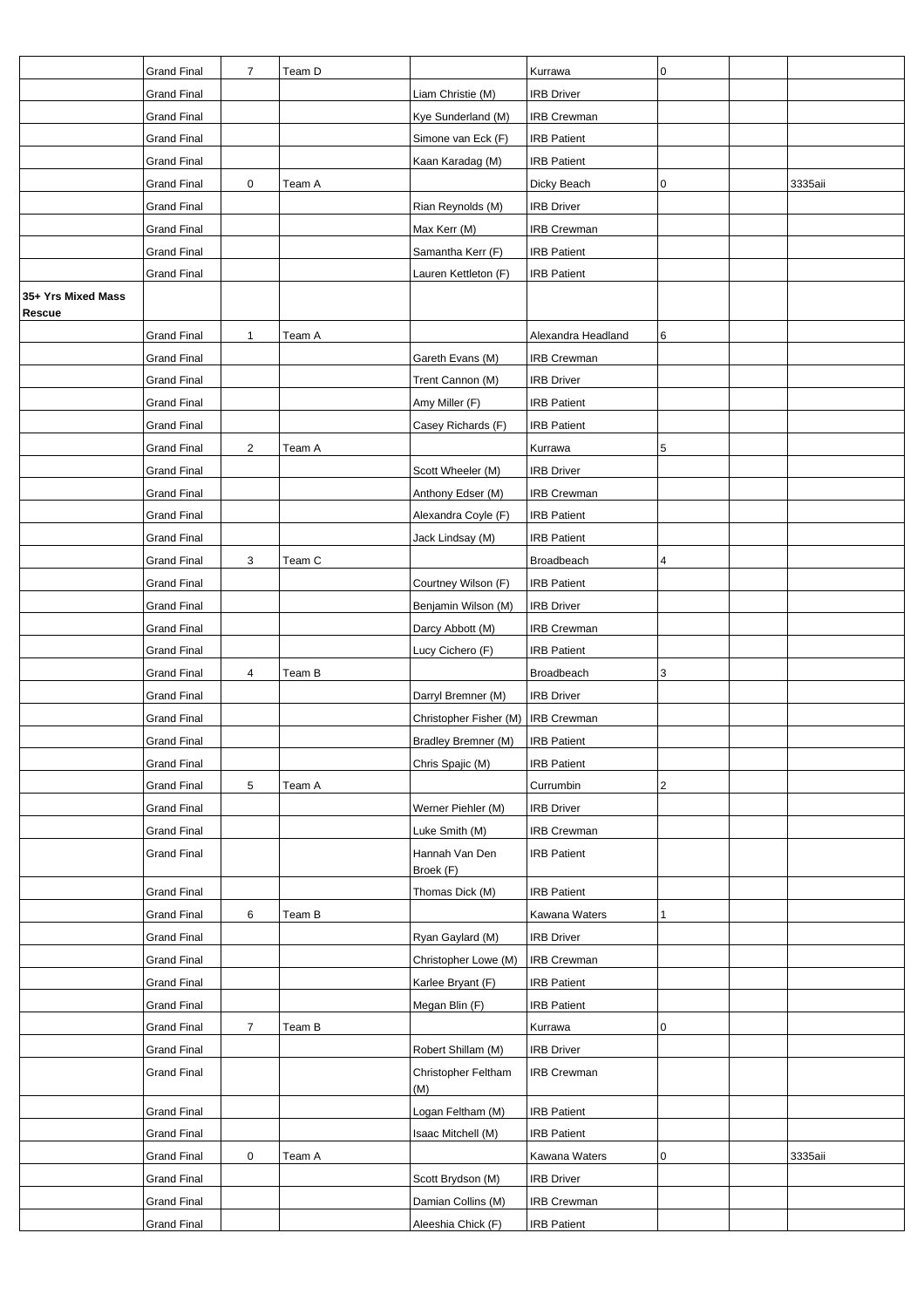|                               | <b>Grand Final</b> |                |        | Lara Cammack (F)            | <b>IRB Patient</b> |                |  |
|-------------------------------|--------------------|----------------|--------|-----------------------------|--------------------|----------------|--|
| 35+ Yrs Mixed Teams<br>Rescue |                    |                |        |                             |                    |                |  |
|                               | <b>Grand Final</b> | $\mathbf{1}$   | Team A |                             | Kurrawa            | 6              |  |
|                               | <b>Grand Final</b> |                |        | Scott Wheeler (M)           | <b>IRB Driver</b>  |                |  |
|                               | <b>Grand Final</b> |                |        | Robert Shillam (M)          | <b>IRB Driver</b>  |                |  |
|                               | <b>Grand Final</b> |                |        | Anthony Edser (M)           | <b>IRB Crewman</b> |                |  |
|                               | Grand Final        |                |        | Christopher Feltham<br>(M)  | <b>IRB Crewman</b> |                |  |
|                               | <b>Grand Final</b> |                |        | Alexandra Coyle (F)         | <b>IRB Patient</b> |                |  |
|                               | <b>Grand Final</b> |                |        | Michael Watts (M)           | <b>IRB Patient</b> |                |  |
|                               | <b>Grand Final</b> | $\overline{2}$ | Team A |                             | Kawana Waters      | 5              |  |
|                               | <b>Grand Final</b> |                |        | Scott Brydson (M)           | <b>IRB Driver</b>  |                |  |
|                               | <b>Grand Final</b> |                |        | Ryan Gaylard (M)            | <b>IRB Driver</b>  |                |  |
|                               | <b>Grand Final</b> |                |        | Damian Collins (M)          | IRB Crewman        |                |  |
|                               | <b>Grand Final</b> |                |        | Christopher Lowe (M)        | <b>IRB Crewman</b> |                |  |
|                               | <b>Grand Final</b> |                |        | Megan Blin (F)              | <b>IRB Patient</b> |                |  |
|                               | <b>Grand Final</b> |                |        | Lara Cammack (F)            | <b>IRB Patient</b> |                |  |
|                               | <b>Grand Final</b> | 3              | Team B |                             | Broadbeach         | 4              |  |
|                               | <b>Grand Final</b> |                |        | Nathan Fife (M)             | <b>IRB Driver</b>  |                |  |
|                               | <b>Grand Final</b> |                |        | Darcy Abbott (M)            | <b>IRB Crewman</b> |                |  |
|                               | <b>Grand Final</b> |                |        | Benjamin Wilson (M)         | <b>IRB Driver</b>  |                |  |
|                               | <b>Grand Final</b> |                |        | Tonya Pade (F)              | <b>IRB Crewman</b> |                |  |
|                               | Grand Final        |                |        | Chris Spajic (M)            | <b>IRB Patient</b> |                |  |
|                               | <b>Grand Final</b> |                |        | Chantel Fife (F)            | <b>IRB Patient</b> |                |  |
|                               | <b>Grand Final</b> | 4              | Team A |                             | Alexandra Headland | 3              |  |
|                               | Grand Final        |                |        | Trent Cannon (M)            | <b>IRB Driver</b>  |                |  |
|                               | <b>Grand Final</b> |                |        | Gareth Evans (M)            | <b>IRB Driver</b>  |                |  |
|                               | <b>Grand Final</b> |                |        | Shane Baird (M)             | <b>IRB Crewman</b> |                |  |
|                               | <b>Grand Final</b> |                |        | John Scott (M)              | <b>IRB Crewman</b> |                |  |
|                               | Grand Final        |                |        | William Baird (M)           | <b>IRB Patient</b> |                |  |
|                               | Grand Final        |                |        | Casey Richards (F)          | <b>IRB Patient</b> |                |  |
|                               | <b>Grand Final</b> | 5              | Team A |                             | Broadbeach         | $\overline{2}$ |  |
|                               | <b>Grand Final</b> |                |        | Luke Ryan (M)               | <b>IRB Driver</b>  |                |  |
|                               | <b>Grand Final</b> |                |        | Eden Crooks (M)             | <b>IRB Crewman</b> |                |  |
|                               | <b>Grand Final</b> |                |        | Emily Pade (F)              | <b>IRB Patient</b> |                |  |
|                               | <b>Grand Final</b> |                |        | Lucy Cichero (F)            | <b>IRB Patient</b> |                |  |
|                               | <b>Grand Final</b> |                |        | Darryl Bremner (M)          | <b>IRB Driver</b>  |                |  |
|                               | <b>Grand Final</b> |                |        | Christopher Fisher (M)      | <b>IRB Crewman</b> |                |  |
|                               | <b>Grand Final</b> | 6              | Team A |                             | Kirra              | 1              |  |
|                               | <b>Grand Final</b> |                |        | Anthony Cassone (M)         | <b>IRB Driver</b>  |                |  |
|                               | <b>Grand Final</b> |                |        | Noel Clemson (M)            | <b>IRB Crewman</b> |                |  |
|                               | <b>Grand Final</b> |                |        | Michael Delahunt (M)        | <b>IRB Driver</b>  |                |  |
|                               | <b>Grand Final</b> |                |        | Zara Doyle (F)              | <b>IRB Patient</b> |                |  |
|                               | <b>Grand Final</b> |                |        | Shiloh Young (F)            | <b>IRB Patient</b> |                |  |
|                               | <b>Grand Final</b> |                |        | Joel Kinneally (M)          | <b>IRB Crewman</b> |                |  |
|                               | <b>Grand Final</b> | 7              | Team A |                             | Coolum Beach       | 0              |  |
|                               | <b>Grand Final</b> |                |        | Michael Stokes (M)          | <b>IRB Driver</b>  |                |  |
|                               | <b>Grand Final</b> |                |        | Mark Quinlivan (M)          | <b>IRB Crewman</b> |                |  |
|                               | <b>Grand Final</b> |                |        | Alastair McGregor (M)       | <b>IRB Driver</b>  |                |  |
|                               | <b>Grand Final</b> |                |        | Robert (Jason) Brown<br>(M) | <b>IRB Crewman</b> |                |  |
|                               | <b>Grand Final</b> |                |        | Liam Clarke (M)             | <b>IRB Patient</b> |                |  |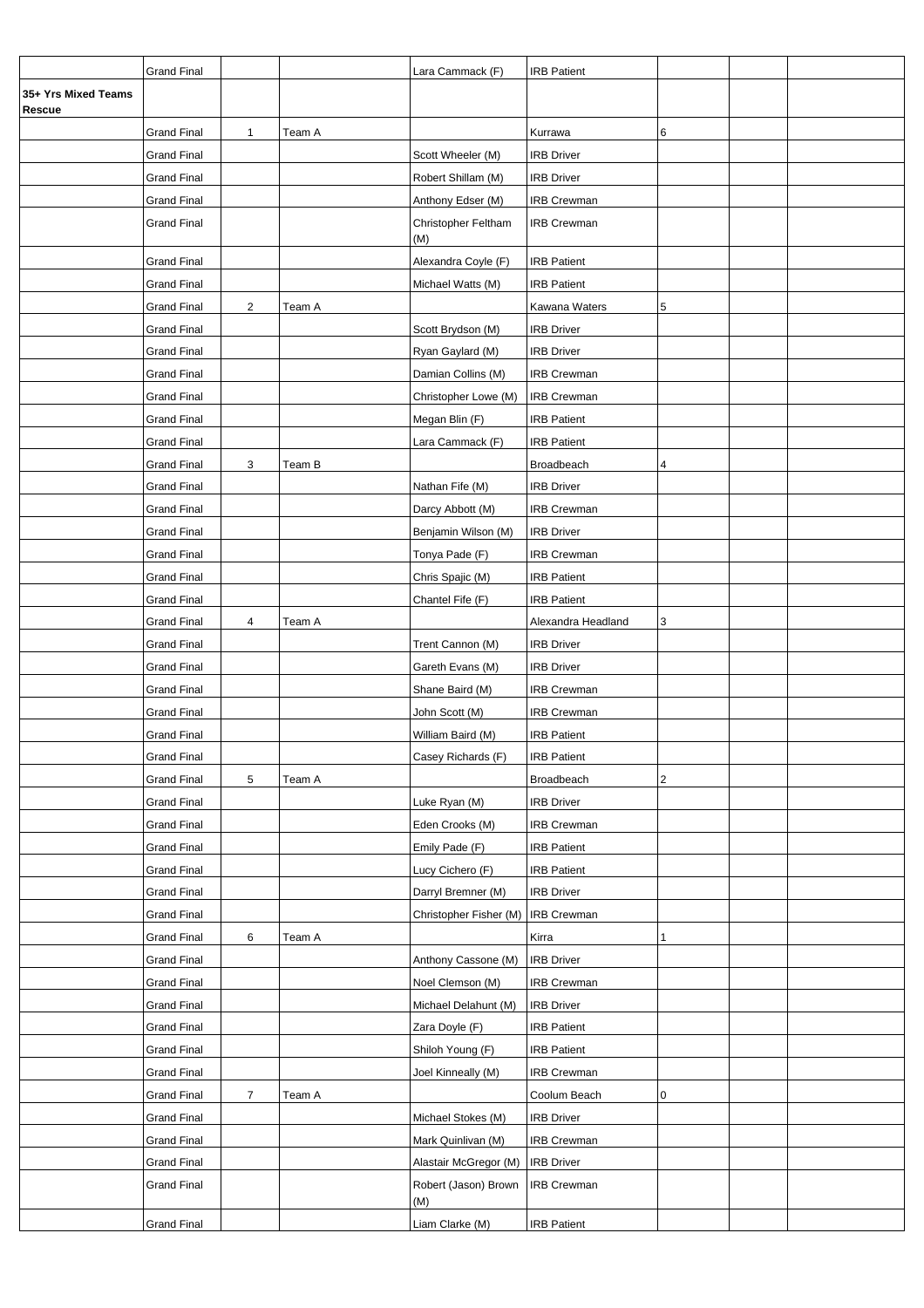|                        | <b>Grand Final</b> |                |        | Ben Campbell (M)                    | <b>IRB Patient</b> |   |  |
|------------------------|--------------------|----------------|--------|-------------------------------------|--------------------|---|--|
|                        | <b>Grand Final</b> | 8              | Team A |                                     | Mudjimba           | 0 |  |
|                        | <b>Grand Final</b> |                |        | Phillip Burke (M)                   | <b>IRB Driver</b>  |   |  |
|                        | <b>Grand Final</b> |                |        | Russell Cook (M)                    | <b>IRB Driver</b>  |   |  |
|                        | <b>Grand Final</b> |                |        | Steven Jeisman (M)                  | <b>IRB Crewman</b> |   |  |
|                        | <b>Grand Final</b> |                |        | Andrew Craig (M)                    | <b>IRB Crewman</b> |   |  |
|                        | <b>Grand Final</b> |                |        | Willow Smith (F)                    | <b>IRB Patient</b> |   |  |
|                        | <b>Grand Final</b> |                |        | Jack Mathews (M)                    | <b>IRB Patient</b> |   |  |
|                        | <b>Grand Final</b> | 9              | Team A |                                     | Mooloolaba         | 0 |  |
|                        | <b>Grand Final</b> |                |        | Nicholas Campbell (M)   IRB Crewman |                    |   |  |
|                        | <b>Grand Final</b> |                |        | Kassity Campbell (F)                | <b>IRB Patient</b> |   |  |
|                        | Grand Final        |                |        | Megan Murr (F)                      | <b>IRB Driver</b>  |   |  |
|                        | <b>Grand Final</b> |                |        | David Toohey (M)                    | <b>IRB Crewman</b> |   |  |
|                        | <b>Grand Final</b> |                |        | Katelin Parsons (F)                 | <b>IRB Patient</b> |   |  |
|                        | <b>Grand Final</b> |                |        | David Scullion (M)                  | <b>IRB Driver</b>  |   |  |
| <b>Open Male Teams</b> |                    |                |        |                                     |                    |   |  |
| Rescue                 |                    |                |        |                                     |                    |   |  |
|                        | <b>Grand Final</b> | 1              | Team A |                                     | Miami Beach        | 6 |  |
|                        | <b>Grand Final</b> |                |        | Zachary Henwood (M)                 | <b>IRB</b> Driver  |   |  |
|                        | Grand Final        |                |        | Oliver Henwood (M)                  | <b>IRB Crewman</b> |   |  |
|                        | <b>Grand Final</b> |                |        | Isaac Henwood (M)                   | <b>IRB Driver</b>  |   |  |
|                        | <b>Grand Final</b> |                |        | Benjamin Fields (M)                 | <b>IRB Crewman</b> |   |  |
|                        | <b>Grand Final</b> |                |        | Samuel Cali (M)                     | <b>IRB Patient</b> |   |  |
|                        | <b>Grand Final</b> |                |        | Harrison Henwood (M)   IRB Patient  |                    |   |  |
|                        | <b>Grand Final</b> | $\overline{2}$ | Team A |                                     | Kurrawa            | 5 |  |
|                        | <b>Grand Final</b> |                |        | Curtis Sealy (M)                    | <b>IRB Driver</b>  |   |  |
|                        | <b>Grand Final</b> |                |        | Robert Fischer (M)                  | <b>IRB Driver</b>  |   |  |
|                        | Grand Final        |                |        | Marten Schumacher<br>(M)            | <b>IRB Crewman</b> |   |  |
|                        | <b>Grand Final</b> |                |        | Michael Watts (M)                   | <b>IRB</b> Crewman |   |  |
|                        | <b>Grand Final</b> |                |        | Isabella Coyle (F)                  | <b>IRB Patient</b> |   |  |
|                        | Grand Final        |                |        | Zylah Watts (F)                     | <b>IRB Patient</b> |   |  |
|                        | <b>Grand Final</b> | 3              | Team A |                                     | Broadbeach         | 4 |  |
|                        | <b>Grand Final</b> |                |        | Nathan Fife (M)                     | <b>IRB Driver</b>  |   |  |
|                        | <b>Grand Final</b> |                |        | Darcy Abbott (M)                    | IRB Crewman        |   |  |
|                        | <b>Grand Final</b> |                |        | Timothy J Burgess (M)   IRB Driver  |                    |   |  |
|                        | <b>Grand Final</b> |                |        | Chris Spajic (M)                    | <b>IRB Crewman</b> |   |  |
|                        | <b>Grand Final</b> |                |        | Rizu Sawaki (F)                     | <b>IRB Patient</b> |   |  |
|                        | <b>Grand Final</b> |                |        | Lucy Cichero (F)                    | <b>IRB Patient</b> |   |  |
|                        | <b>Grand Final</b> | 4              | Team A |                                     | Alexandra Headland | 3 |  |
|                        | <b>Grand Final</b> |                |        | Timothy Minett (M)                  | <b>IRB Driver</b>  |   |  |
|                        | Grand Final        |                |        | Marius Braaten-Pow<br>(M)           | <b>IRB Crewman</b> |   |  |
|                        | Grand Final        |                |        | Trent Cannon (M)                    | <b>IRB Driver</b>  |   |  |
|                        | <b>Grand Final</b> |                |        | Gareth Evans (M)                    | <b>IRB Crewman</b> |   |  |
|                        | <b>Grand Final</b> |                |        | William Baird (M)                   | <b>IRB Patient</b> |   |  |
|                        | <b>Grand Final</b> |                |        | Casey Richards (F)                  | <b>IRB Patient</b> |   |  |
|                        | <b>Grand Final</b> | 5              | Team A |                                     | Dicky Beach        | 2 |  |
|                        | <b>Grand Final</b> |                |        | Reagan Campbell (M)                 | <b>IRB Driver</b>  |   |  |
|                        | <b>Grand Final</b> |                |        | Samuel Smith (M)                    | <b>IRB Crewman</b> |   |  |
|                        | Grand Final        |                |        | Rian Reynolds (M)                   | <b>IRB Driver</b>  |   |  |
|                        | <b>Grand Final</b> |                |        | Max Kerr (M)                        | IRB Crewman        |   |  |
|                        | <b>Grand Final</b> |                |        | Samantha Kerr (F)                   | <b>IRB Patient</b> |   |  |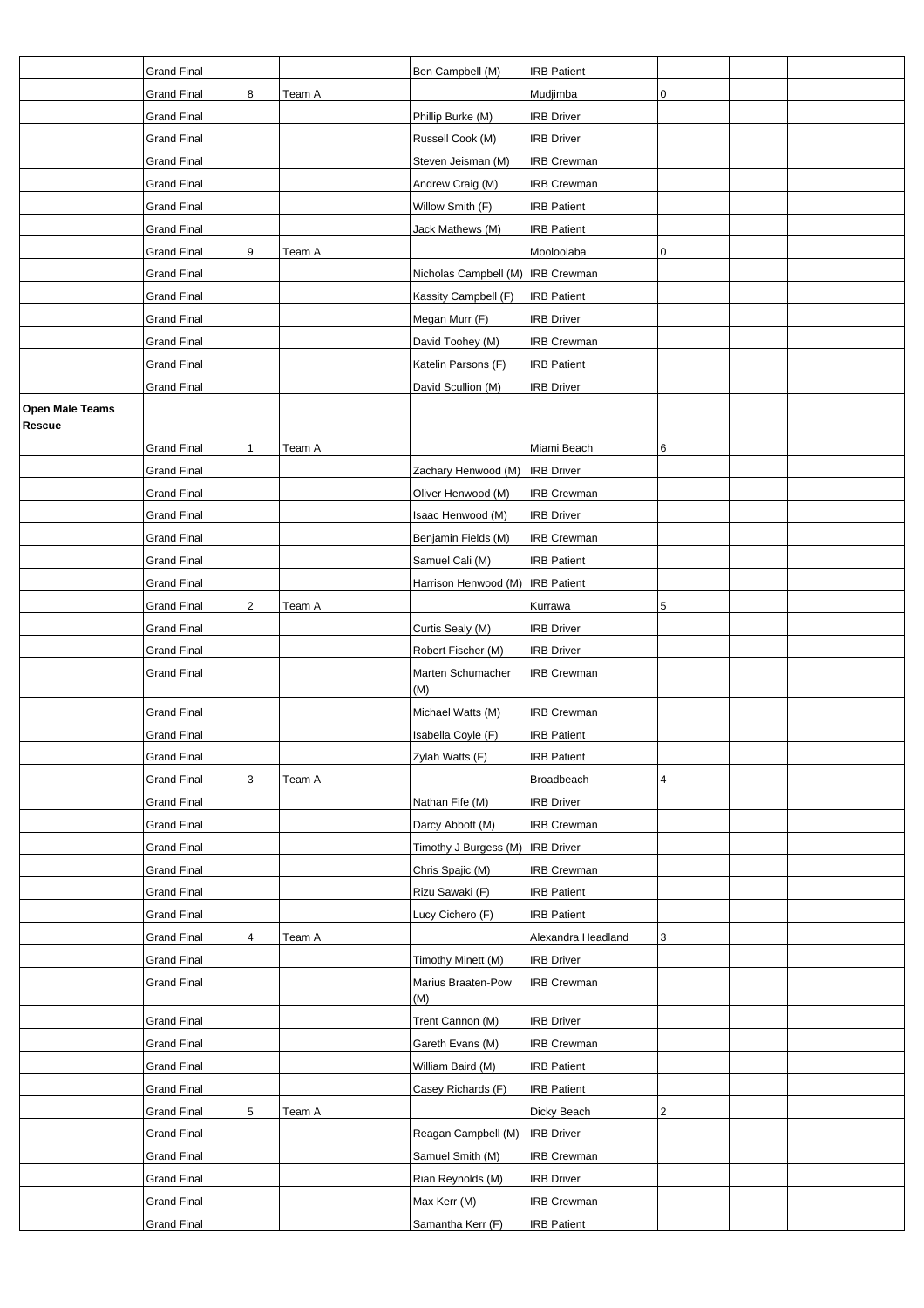|                                    | <b>Grand Final</b> |                |        | Lauren Kettleton (F)                | <b>IRB Patient</b>   |                |  |
|------------------------------------|--------------------|----------------|--------|-------------------------------------|----------------------|----------------|--|
|                                    | <b>Grand Final</b> | 6              | Team C |                                     | Kirra                | $\mathbf{1}$   |  |
|                                    | <b>Grand Final</b> |                |        | Brayden Armour (M)                  | <b>IRB Crewman</b>   |                |  |
|                                    | <b>Grand Final</b> |                |        | Connor Buhk (M)                     | <b>IRB Driver</b>    |                |  |
|                                    | <b>Grand Final</b> |                |        | Hayden Lewis-Fox (M)   IRB Driver   |                      |                |  |
|                                    | <b>Grand Final</b> |                |        | Kaitlin Dale (F)                    | <b>IRB Patient</b>   |                |  |
|                                    | <b>Grand Final</b> |                |        | Chloe Hill (F)                      | <b>IRB Patient</b>   |                |  |
|                                    | <b>Grand Final</b> |                |        | Harrison Sheppard (M)   IRB Crewman |                      |                |  |
|                                    | <b>Grand Final</b> | $\overline{7}$ | Team B |                                     | Kurrawa              | 0              |  |
|                                    | <b>Grand Final</b> |                |        | Troy Stevens (M)                    | <b>IRB Driver</b>    |                |  |
|                                    | <b>Grand Final</b> |                |        | Scott Wheeler (M)                   | <b>IRB Driver</b>    |                |  |
|                                    | <b>Grand Final</b> |                |        | Jack Lindsay (M)                    | <b>IRB Crewman</b>   |                |  |
|                                    | <b>Grand Final</b> |                |        | Anthony Edser (M)                   | <b>IRB Crewman</b>   |                |  |
|                                    | <b>Grand Final</b> |                |        | Billie Alty (F)                     | <b>IRB Patient</b>   |                |  |
|                                    | <b>Grand Final</b> |                |        | Katie Watts (F)                     | <b>IRB Patient</b>   |                |  |
|                                    | <b>Grand Final</b> | 8              | Team A |                                     | Kirra                | 0              |  |
|                                    | <b>Grand Final</b> |                |        | Benjamin Domeracki<br>(M)           | <b>IRB Driver</b>    |                |  |
|                                    | <b>Grand Final</b> |                |        | Isaac Nation (M)                    | <b>IRB Crewman</b>   |                |  |
|                                    | <b>Grand Final</b> |                |        | Mark Sheldrick (M)                  | <b>IRB Driver</b>    |                |  |
|                                    | <b>Grand Final</b> |                |        | Belinda McAuliffe (F)               | <b>IRB Patient</b>   |                |  |
|                                    | <b>Grand Final</b> |                |        | Leah Sheldrick (F)                  | <b>IRB Patient</b>   |                |  |
|                                    | <b>Grand Final</b> |                |        | Andrew McAuliffe (M)                | <b>IRB Crewman</b>   |                |  |
| <b>Open Female Teams</b><br>Rescue |                    |                |        |                                     |                      |                |  |
|                                    | <b>Grand Final</b> | $\mathbf{1}$   | Team A |                                     | Kurrawa              | 6              |  |
|                                    | <b>Grand Final</b> |                |        | Katie Watts (F)                     | <b>IRB Driver</b>    |                |  |
|                                    | <b>Grand Final</b> |                |        | Isabella Coyle (F)                  | <b>IRB Driver</b>    |                |  |
|                                    | <b>Grand Final</b> |                |        | Billie Alty (F)                     | <b>IRB Crewman</b>   |                |  |
|                                    | <b>Grand Final</b> |                |        | Alexandra Coyle (F)                 | <b>IRB Crewman</b>   |                |  |
|                                    | <b>Grand Final</b> |                |        | Benjamin Gerry (M)                  | <b>IRB Patient</b>   |                |  |
|                                    | Grand Final        |                |        | Mekayla Date (F)                    | <b>IRB Patient</b>   |                |  |
|                                    | <b>Grand Final</b> | $\overline{2}$ | Team A |                                     | Miami Beach          | 5              |  |
|                                    | <b>Grand Final</b> |                |        | Janita Henwood (F)                  | <b>IRB Driver</b>    |                |  |
|                                    | <b>Grand Final</b> |                |        | Sinead Nealon (F)                   | <b>IRB Crewman</b>   |                |  |
|                                    | <b>Grand Final</b> |                |        | Kahli Henwood (F)                   | <b>IRB Driver</b>    |                |  |
|                                    | <b>Grand Final</b> |                |        | Nikki Campbell (F)                  | <b>IRB Crewman</b>   |                |  |
|                                    | <b>Grand Final</b> |                |        | Samuel Cali (M)                     | <b>IRB Patient</b>   |                |  |
|                                    | <b>Grand Final</b> |                |        | Shakayla Thorpe-<br>Martin (F)      | <b>IRB Patient</b>   |                |  |
|                                    | <b>Grand Final</b> | 3              | Team A |                                     | <b>Bribie Island</b> | $\overline{4}$ |  |
|                                    | <b>Grand Final</b> |                |        | Georgie Bulluss (F)                 | <b>IRB Patient</b>   |                |  |
|                                    | <b>Grand Final</b> |                |        | Roxanne Diversi (F)                 | <b>IRB Crewman</b>   |                |  |
|                                    | <b>Grand Final</b> |                |        | Riley Fiorin (M)                    | <b>IRB Patient</b>   |                |  |
|                                    | <b>Grand Final</b> |                |        | Alexandra Nicholson<br>(F)          | <b>IRB Crewman</b>   |                |  |
|                                    | <b>Grand Final</b> |                |        | Rebecca Turner (F)                  | <b>IRB Driver</b>    |                |  |
|                                    | <b>Grand Final</b> |                |        | Selene Wootton (F)                  | <b>IRB Driver</b>    |                |  |
|                                    | <b>Grand Final</b> | 4              | Team A |                                     | Broadbeach           | 3              |  |
|                                    | <b>Grand Final</b> |                |        | Chantel Fife (F)                    | <b>IRB Driver</b>    |                |  |
|                                    | <b>Grand Final</b> |                |        | Prue Tuohy (F)                      | <b>IRB Crewman</b>   |                |  |
|                                    | <b>Grand Final</b> |                |        | Laura Harder (F)                    | <b>IRB Driver</b>    |                |  |
|                                    | <b>Grand Final</b> |                |        | Emily Pade (F)                      | <b>IRB Patient</b>   |                |  |
|                                    | <b>Grand Final</b> |                |        | Paul Spajic (M)                     | <b>IRB Patient</b>   |                |  |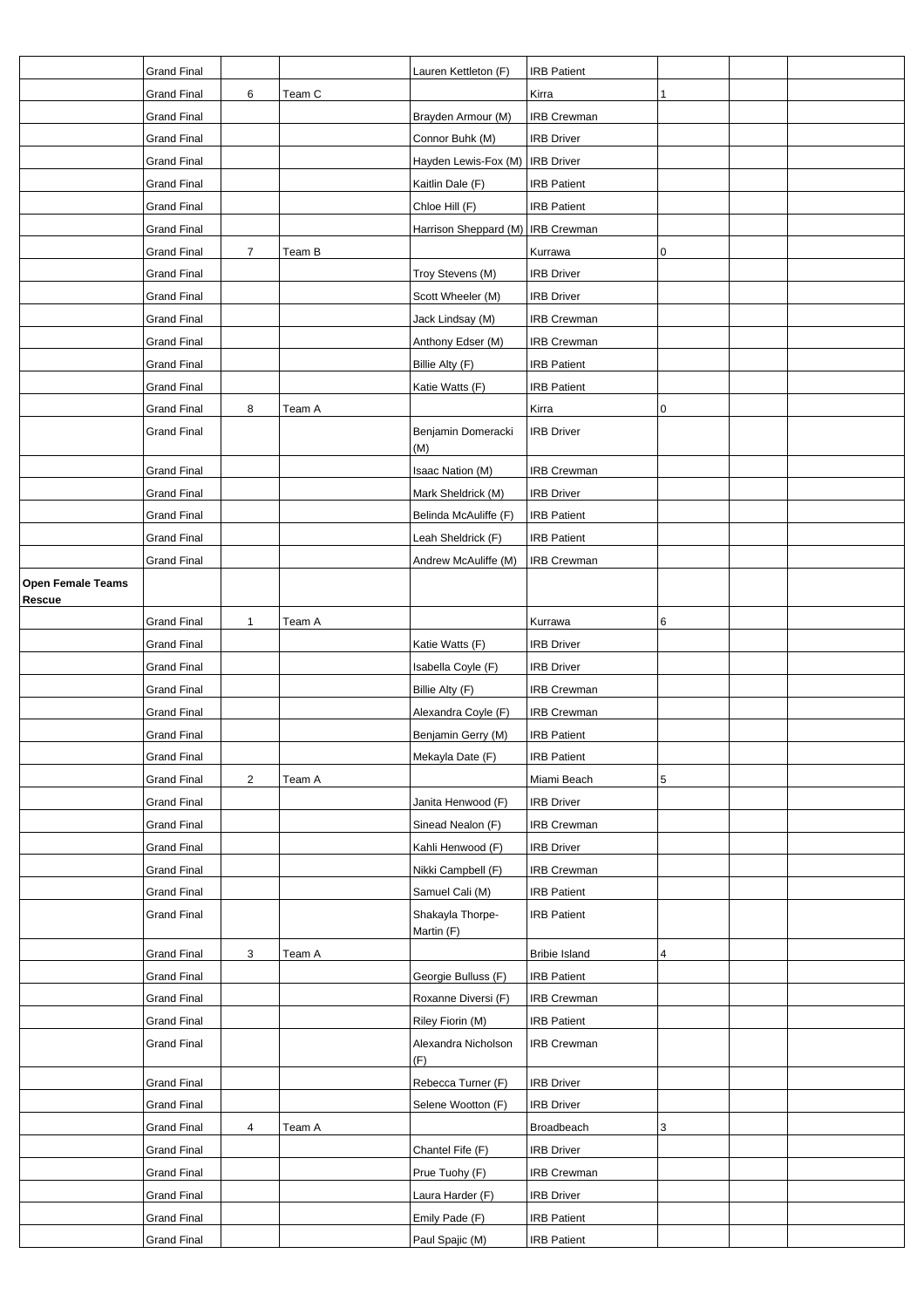|                                  | <b>Grand Final</b>                       |                |        | Rizu Sawaki (F)                     | <b>IRB Crewman</b>           |   |                             |
|----------------------------------|------------------------------------------|----------------|--------|-------------------------------------|------------------------------|---|-----------------------------|
|                                  | <b>Grand Final</b>                       | 5              | Team A |                                     | Point Lookout                | 2 |                             |
|                                  | <b>Grand Final</b>                       |                |        | Kara Brier (F)                      | <b>IRB Driver</b>            |   |                             |
|                                  | <b>Grand Final</b>                       |                |        | Hayley Robinson (F)                 | <b>IRB Crewman</b>           |   |                             |
|                                  | <b>Grand Final</b>                       |                |        | Ann-sophie Sullivan                 | <b>IRB Driver</b>            |   |                             |
|                                  |                                          |                |        | (F)                                 |                              |   |                             |
|                                  | <b>Grand Final</b>                       |                |        | Elizabeth Muller (F)                | <b>IRB Patient</b>           |   |                             |
|                                  | <b>Grand Final</b>                       |                |        | Oscar Wills (M)                     | <b>IRB Patient</b>           |   |                             |
|                                  | <b>Grand Final</b>                       |                |        | Laura Zambon (F)                    | <b>IRB Crewman</b>           |   |                             |
|                                  | <b>Grand Final</b>                       | 6              | Team A |                                     | Southport (Qld)              | 1 |                             |
|                                  | <b>Grand Final</b>                       |                |        | Emily Sprake (F)                    | <b>IRB Driver</b>            |   |                             |
|                                  | <b>Grand Final</b>                       |                |        | Ellis Davies (F)                    | IRB Crewman                  |   |                             |
|                                  | <b>Grand Final</b>                       |                |        | Zoe Bailey (F)                      | IRB Crewman                  |   |                             |
|                                  | <b>Grand Final</b>                       |                |        | Rhiannon Brinckman<br>(F)           | <b>IRB Driver</b>            |   |                             |
|                                  | <b>Grand Final</b>                       |                |        | Tamara Landon (F)                   | <b>IRB Patient</b>           |   |                             |
|                                  | <b>Grand Final</b>                       |                |        | Aislinn Neville (F)                 | <b>IRB Patient</b>           |   |                             |
|                                  | <b>Grand Final</b>                       | $\overline{7}$ | Team A |                                     | Kawana Waters                | 0 |                             |
|                                  | <b>Grand Final</b>                       |                |        | Aleeshia Chick (F)                  | <b>IRB Driver</b>            |   |                             |
|                                  | <b>Grand Final</b>                       |                |        | Karlee Bryant (F)                   | <b>IRB Driver</b>            |   |                             |
|                                  | <b>Grand Final</b>                       |                |        | Megan Blin (F)                      | IRB Crewman                  |   |                             |
|                                  |                                          |                |        |                                     |                              |   |                             |
|                                  | <b>Grand Final</b>                       |                |        | Lara Cammack (F)                    | IRB Crewman                  |   |                             |
|                                  | <b>Grand Final</b>                       |                |        | Alana Robertson (F)                 | <b>IRB Patient</b>           |   |                             |
|                                  | <b>Grand Final</b>                       |                |        | Dion Pola (M)                       | <b>IRB Patient</b>           |   |                             |
|                                  | <b>Grand Final</b>                       | $\pmb{0}$      | Team A |                                     | Dicky Beach                  | 0 | 33335avii<br>3336c<br>3336h |
|                                  | <b>Grand Final</b>                       |                |        | Lauren Kettleton (F)                | <b>IRB Driver</b>            |   |                             |
|                                  | <b>Grand Final</b>                       |                |        | Samantha Kerr (F)                   | IRB Crewman                  |   |                             |
|                                  | <b>Grand Final</b>                       |                |        | Baxter Moles (M)                    | <b>IRB Patient</b>           |   |                             |
|                                  | <b>Grand Final</b>                       |                |        | Althea Bowden (F)                   | <b>IRB Driver</b>            |   |                             |
|                                  | <b>Grand Final</b>                       |                |        | Charlotte Watson (F)                | IRB Crewman                  |   |                             |
|                                  | <b>Grand Final</b>                       |                |        | Zoe Riseley (F)                     | <b>IRB Patient</b>           |   |                             |
| <b>U23 Mixed Teams</b><br>Rescue |                                          |                |        |                                     |                              |   |                             |
|                                  | <b>Grand Final</b>                       | $\mathbf{1}$   | Team A |                                     | Kirra                        | 6 |                             |
|                                  | <b>Grand Final</b>                       |                |        | Brayden Armour (M)                  | <b>IRB Crewman</b>           |   |                             |
|                                  | <b>Grand Final</b>                       |                |        | Connor Buhk (M)                     | <b>IRB Driver</b>            |   |                             |
|                                  | <b>Grand Final</b>                       |                |        | Shayna Cassone (F)                  | <b>IRB Patient</b>           |   |                             |
|                                  | <b>Grand Final</b>                       |                |        | Hayden Lewis-Fox (M)                | <b>IRB</b> Driver            |   |                             |
|                                  | <b>Grand Final</b>                       |                |        | Harrison Sheppard (M)   IRB Crewman |                              |   |                             |
|                                  |                                          |                |        |                                     |                              |   |                             |
|                                  | <b>Grand Final</b>                       |                |        | Kaitlin Dale (F)                    | <b>IRB Patient</b>           |   |                             |
|                                  | <b>Grand Final</b><br><b>Grand Final</b> | $\overline{2}$ | Team A | Curtis Sealy (M)                    | Kurrawa<br><b>IRB Driver</b> | 5 |                             |
|                                  | <b>Grand Final</b>                       |                |        | Robert Fischer (M)                  | <b>IRB Driver</b>            |   |                             |
|                                  | <b>Grand Final</b>                       |                |        | Marten Schumacher                   | <b>IRB Crewman</b>           |   |                             |
|                                  |                                          |                |        | (M)                                 |                              |   |                             |
|                                  | <b>Grand Final</b>                       |                |        | Michael Watts (M)                   | IRB Crewman                  |   |                             |
|                                  | <b>Grand Final</b>                       |                |        | Isabella Coyle (F)                  | <b>IRB Patient</b>           |   |                             |
|                                  | <b>Grand Final</b>                       |                |        | Zylah Watts (F)                     | <b>IRB Patient</b>           |   |                             |
|                                  | <b>Grand Final</b>                       | 3              | Team A |                                     | Miami Beach                  | 4 |                             |
|                                  | <b>Grand Final</b>                       |                |        | Isaac Henwood (M)                   | <b>IRB Driver</b>            |   |                             |
|                                  | <b>Grand Final</b>                       |                |        | Benjamin Fields (M)                 | IRB Crewman                  |   |                             |
|                                  | <b>Grand Final</b>                       |                |        | Samuel Cali (M)                     | <b>IRB Patient</b>           |   |                             |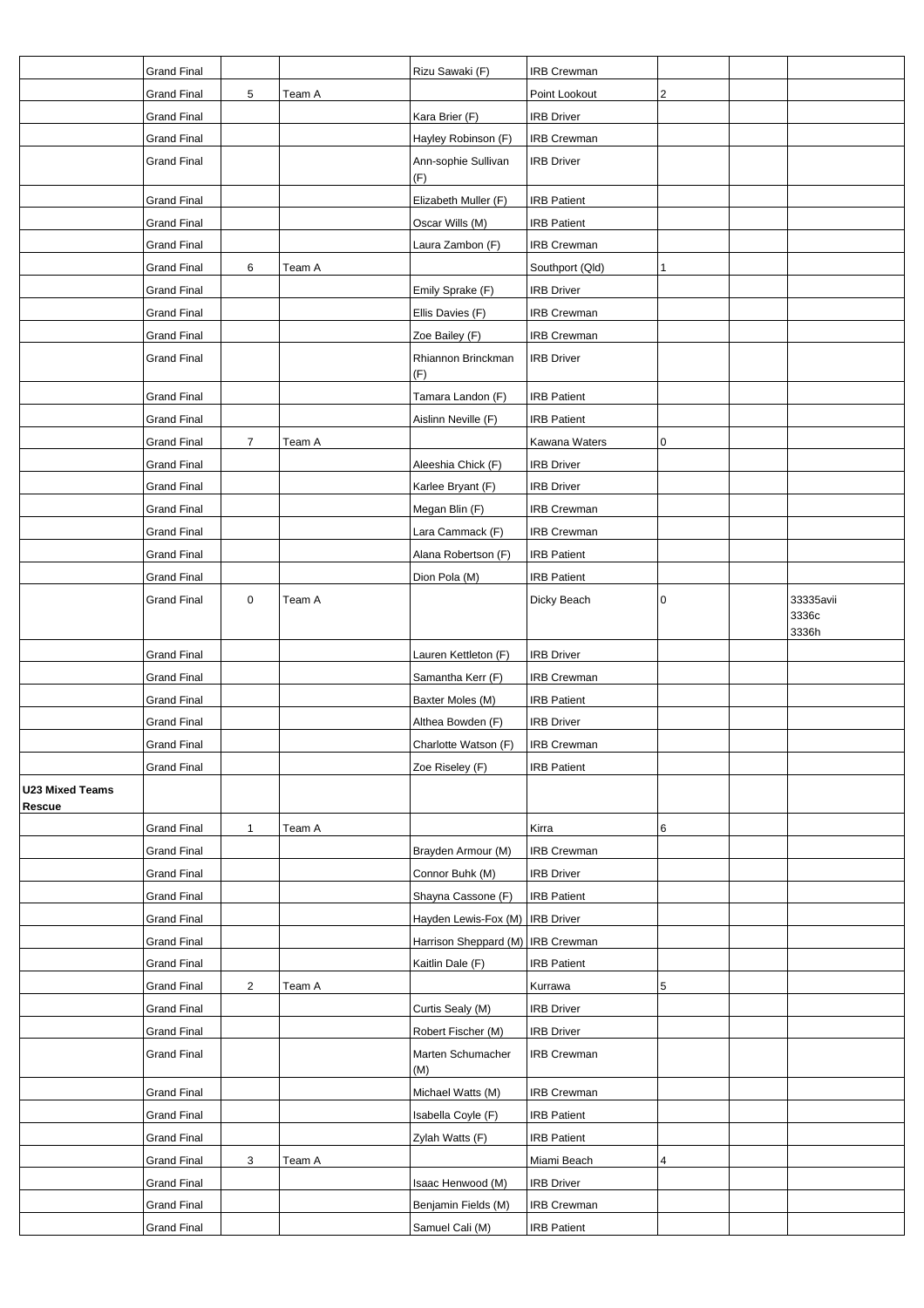|                                    | <b>Grand Final</b> |   |        | Harrison Henwood (M)            | <b>IRB Driver</b>  |   |  |
|------------------------------------|--------------------|---|--------|---------------------------------|--------------------|---|--|
|                                    | <b>Grand Final</b> |   |        | Gabriel Sobczyk (M)             | <b>IRB Crewman</b> |   |  |
|                                    | <b>Grand Final</b> |   |        | Tayah Cooper (F)                | <b>IRB Patient</b> |   |  |
|                                    | <b>Grand Final</b> | 4 | Team A |                                 | Alexandra Headland | 3 |  |
|                                    | <b>Grand Final</b> |   |        | Marius Braaten-Pow<br>(M)       | <b>IRB Crewman</b> |   |  |
|                                    | <b>Grand Final</b> |   |        | Timothy Minett (M)              | <b>IRB Driver</b>  |   |  |
|                                    | <b>Grand Final</b> |   |        | Mitchell Pickering (M)          | <b>IRB Driver</b>  |   |  |
|                                    | <b>Grand Final</b> |   |        | Tyson McIlveen (M)              | <b>IRB Crewman</b> |   |  |
|                                    | <b>Grand Final</b> |   |        | Molly Megson (F)                | <b>IRB Patient</b> |   |  |
|                                    | <b>Grand Final</b> |   |        | Amy Miller (F)                  | <b>IRB Patient</b> |   |  |
|                                    | <b>Grand Final</b> | 5 | Team A |                                 | Currumbin          | 2 |  |
|                                    | <b>Grand Final</b> |   |        | Bill Psaltis (M)                | <b>IRB Driver</b>  |   |  |
|                                    | <b>Grand Final</b> |   |        | Thomas Dick (M)                 | <b>IRB Driver</b>  |   |  |
|                                    |                    |   |        | Nathan Gordon (M)               | IRB Crewman        |   |  |
|                                    | <b>Grand Final</b> |   |        |                                 |                    |   |  |
|                                    | <b>Grand Final</b> |   |        | Benjamin Mackie (M)             | <b>IRB Crewman</b> |   |  |
|                                    | <b>Grand Final</b> |   |        | Ryan Gordon (M)                 | <b>IRB Patient</b> |   |  |
|                                    | <b>Grand Final</b> |   |        | Amy Lipponen (F)                | <b>IRB Patient</b> |   |  |
|                                    | <b>Grand Final</b> | 6 | Team A |                                 | North Burleigh     |   |  |
|                                    | <b>Grand Final</b> |   |        | Ethan Weatherhog (M) IRB Driver |                    |   |  |
|                                    | <b>Grand Final</b> |   |        | Matthew Gardiner (M)            | <b>IRB Driver</b>  |   |  |
|                                    | <b>Grand Final</b> |   |        | Cory Hutchison (M)              | <b>IRB Crewman</b> |   |  |
|                                    | <b>Grand Final</b> |   |        | Taylor Rawlings (M)             | <b>IRB Crewman</b> |   |  |
|                                    | <b>Grand Final</b> |   |        | Michaela Whitmee (F)            | <b>IRB Patient</b> |   |  |
|                                    | <b>Grand Final</b> |   |        | David Nelson (M)                | <b>IRB Patient</b> |   |  |
|                                    | <b>Grand Final</b> | 7 | Team A |                                 | Point Lookout      | 0 |  |
|                                    | <b>Grand Final</b> |   |        | Jordan Roberts (M)              | <b>IRB Driver</b>  |   |  |
|                                    | <b>Grand Final</b> |   |        | Matthew Whelan (M)              | <b>IRB Crewman</b> |   |  |
|                                    | <b>Grand Final</b> |   |        | Bridget Larnach (F)             | <b>IRB Patient</b> |   |  |
|                                    | <b>Grand Final</b> |   |        | Cody Jensen (M)                 | <b>IRB Driver</b>  |   |  |
|                                    | <b>Grand Final</b> |   |        | Harry Edwards (M)               | <b>IRB Crewman</b> |   |  |
|                                    | <b>Grand Final</b> |   |        | Katie Price (F)                 | <b>IRB Patient</b> |   |  |
|                                    | <b>Grand Final</b> | 8 | Team C |                                 | Kirra              | 0 |  |
|                                    | <b>Grand Final</b> |   |        | Eli Clemson (M)                 | <b>IRB Driver</b>  |   |  |
|                                    | <b>Grand Final</b> |   |        | Joshua Clemson (M)              | <b>IRB Crewman</b> |   |  |
|                                    | <b>Grand Final</b> |   |        | Noah Peluso (M)                 | <b>IRB Crewman</b> |   |  |
|                                    | <b>Grand Final</b> |   |        | Mark Sheldrick (M)              | <b>IRB Driver</b>  |   |  |
|                                    | <b>Grand Final</b> |   |        | Ella Kinneally (F)              | <b>IRB Patient</b> |   |  |
|                                    | <b>Grand Final</b> |   |        | Leah Sheldrick (F)              | <b>IRB Patient</b> |   |  |
| <b>Rookie Mixed Surf</b><br>Rescue |                    |   |        |                                 |                    |   |  |
|                                    |                    |   |        |                                 |                    |   |  |
|                                    | <b>Grand Final</b> | 0 | Team A |                                 | Dicky Beach        | 0 |  |
|                                    | <b>Grand Final</b> |   |        | Rowan Holland (M)               | <b>IRB Driver</b>  |   |  |
|                                    | <b>Grand Final</b> |   |        | Roger Allwright (M)             | <b>IRB Crewman</b> |   |  |
|                                    | <b>Grand Final</b> |   |        | Althea Bowden (F)               | <b>IRB Patient</b> |   |  |
|                                    | <b>Grand Final</b> | 0 | Team A |                                 | Mooloolaba         | 0 |  |
|                                    | <b>Grand Final</b> |   |        | Nicholas Campbell (M)           | <b>IRB</b> Driver  |   |  |
|                                    | <b>Grand Final</b> |   |        | Katelin Parsons (F)             | <b>IRB Patient</b> |   |  |
|                                    | <b>Grand Final</b> |   |        | Cameron Sampson<br>(M)          | <b>IRB Crewman</b> |   |  |
|                                    | <b>Grand Final</b> | 0 | Team A |                                 | Kawana Waters      | 0 |  |
|                                    | Grand Final        |   |        | Christian Schoener<br>(M)       | <b>IRB Driver</b>  |   |  |
|                                    | <b>Grand Final</b> |   |        | Paul Clarke (M)                 | <b>IRB Crewman</b> |   |  |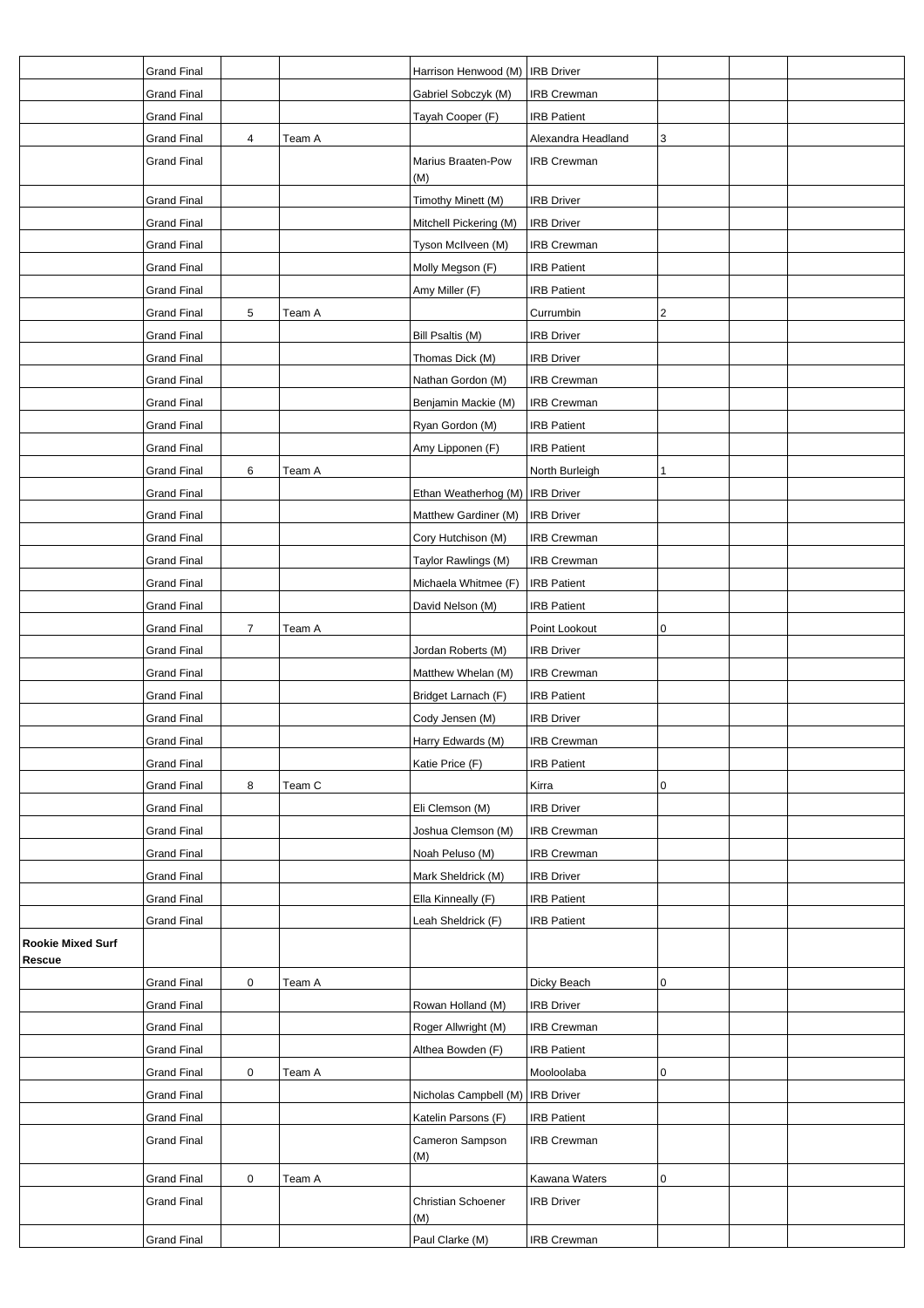|                       | <b>Grand Final</b> |              |        | Alana Robertson (F)               | <b>IRB Patient</b> |   |          |
|-----------------------|--------------------|--------------|--------|-----------------------------------|--------------------|---|----------|
|                       | <b>Grand Final</b> | $\pmb{0}$    | Team B |                                   | Dicky Beach        | 0 |          |
|                       | <b>Grand Final</b> |              |        | Peter Capps (M)                   | <b>IRB Driver</b>  |   |          |
|                       | <b>Grand Final</b> |              |        | Douglas Simpson (M)               | <b>IRB Crewman</b> |   |          |
|                       | <b>Grand Final</b> |              |        | Lauren Kettleton (F)              | <b>IRB Patient</b> |   |          |
|                       | <b>Grand Final</b> | $\pmb{0}$    | Team A |                                   | North Burleigh     | 0 |          |
|                       | <b>Grand Final</b> |              |        | Ethan Weatherhog (M)   IRB Driver |                    |   |          |
|                       | <b>Grand Final</b> |              |        | Cory Hutchison (M)                | <b>IRB Crewman</b> |   |          |
|                       | <b>Grand Final</b> |              |        | Michaela Whitmee (F)              | <b>IRB Patient</b> |   |          |
|                       | <b>Grand Final</b> | 0            | Team A |                                   | Point Lookout      | 0 |          |
|                       | <b>Grand Final</b> |              |        | Gemma Francis (F)                 | <b>IRB Driver</b>  |   |          |
|                       | <b>Grand Final</b> |              |        | Caitlin Ferguson (F)              | <b>IRB Crewman</b> |   |          |
|                       | <b>Grand Final</b> |              |        | Ashleigh Whelan (F)               | <b>IRB Patient</b> |   |          |
|                       | <b>Grand Final</b> | $\pmb{0}$    | Team B |                                   | North Burleigh     | 0 |          |
|                       | <b>Grand Final</b> |              |        | Matthew Gardiner (M)              | <b>IRB Driver</b>  |   |          |
|                       | <b>Grand Final</b> |              |        | Taylor Rawlings (M)               | <b>IRB Crewman</b> |   |          |
|                       | <b>Grand Final</b> |              |        | David Nelson (M)                  | <b>IRB Patient</b> |   |          |
|                       | <b>Grand Final</b> | $\pmb{0}$    | Team C |                                   | Mooloolaba         | 0 |          |
|                       | <b>Grand Final</b> |              |        | Megan Murr (F)                    | <b>IRB Driver</b>  |   |          |
|                       | <b>Grand Final</b> |              |        | David Toohey (M)                  | <b>IRB Crewman</b> |   |          |
|                       | <b>Grand Final</b> |              |        | Kassity Campbell (F)              | <b>IRB Patient</b> |   |          |
| <b>U23 Mixed Surf</b> |                    |              |        |                                   |                    |   |          |
| Rescue                |                    |              |        |                                   |                    |   |          |
|                       | <b>Grand Final</b> | $\mathbf{1}$ | Team A |                                   | Miami Beach        | 6 |          |
|                       | <b>Grand Final</b> |              |        | Isaac Henwood (M)                 | <b>IRB Driver</b>  |   |          |
|                       | <b>Grand Final</b> |              |        | Benjamin Fields (M)               | <b>IRB Crewman</b> |   |          |
|                       | <b>Grand Final</b> |              |        | Samuel Cali (M)                   | <b>IRB Patient</b> |   |          |
|                       | <b>Grand Final</b> | $\sqrt{2}$   | Team B |                                   | Kurrawa            | 5 |          |
|                       | <b>Grand Final</b> |              |        | Liam Christie (M)                 | <b>IRB Driver</b>  |   |          |
|                       | <b>Grand Final</b> |              |        | Kye Sunderland (M)                | <b>IRB Crewman</b> |   |          |
|                       | <b>Grand Final</b> |              |        | Mekayla Date (F)                  | <b>IRB Patient</b> |   |          |
|                       | <b>Grand Final</b> | 3            | Team B |                                   | Miami Beach        | 4 |          |
|                       | <b>Grand Final</b> |              |        | Harrison Henwood (M)              | <b>IRB Driver</b>  |   |          |
|                       | <b>Grand Final</b> |              |        | Gabriel Sobczyk (M)               | <b>IRB Crewman</b> |   |          |
|                       | <b>Grand Final</b> |              |        | Tayah Cooper (F)                  | <b>IRB Patient</b> |   |          |
|                       | <b>Grand Final</b> | 4            | Team D |                                   | Miami Beach        | 3 |          |
|                       | <b>Grand Final</b> |              |        | Oliver Henwood (M)                | <b>IRB</b> Driver  |   |          |
|                       | Grand Final        |              |        | Dylan Chapman (M)                 | <b>IRB Crewman</b> |   |          |
|                       | <b>Grand Final</b> |              |        | Shakayla Thorpe-<br>Martin (F)    | <b>IRB Patient</b> |   |          |
|                       | <b>Grand Final</b> | 5            | Team B |                                   | Alexandra Headland | 2 |          |
|                       | <b>Grand Final</b> |              |        | Timothy Minett (M)                | <b>IRB Driver</b>  |   |          |
|                       | <b>Grand Final</b> |              |        | Marius Braaten-Pow<br>(M)         | <b>IRB Crewman</b> |   |          |
|                       | <b>Grand Final</b> |              |        | Sonita Leng-Cole (F)              | <b>IRB Patient</b> |   |          |
|                       | <b>Grand Final</b> | 6            | Team C |                                   | Kurrawa            | 1 |          |
|                       | <b>Grand Final</b> |              |        | Jonathan Hagan (M)                | <b>IRB Driver</b>  |   |          |
|                       | <b>Grand Final</b> |              |        | Benjamin Gerry (M)                | <b>IRB Crewman</b> |   |          |
|                       | <b>Grand Final</b> |              |        | Simone van Eck (F)                | <b>IRB Patient</b> |   |          |
|                       | <b>Grand Final</b> | 0            | Team A |                                   | Point Lookout      | 0 | 3335avii |
|                       | <b>Grand Final</b> |              |        | Jordan Roberts (M)                | <b>IRB Driver</b>  |   |          |
|                       | <b>Grand Final</b> |              |        | Matthew Whelan (M)                | <b>IRB Crewman</b> |   |          |
|                       | <b>Grand Final</b> |              |        | Bridget Larnach (F)               | <b>IRB Patient</b> |   |          |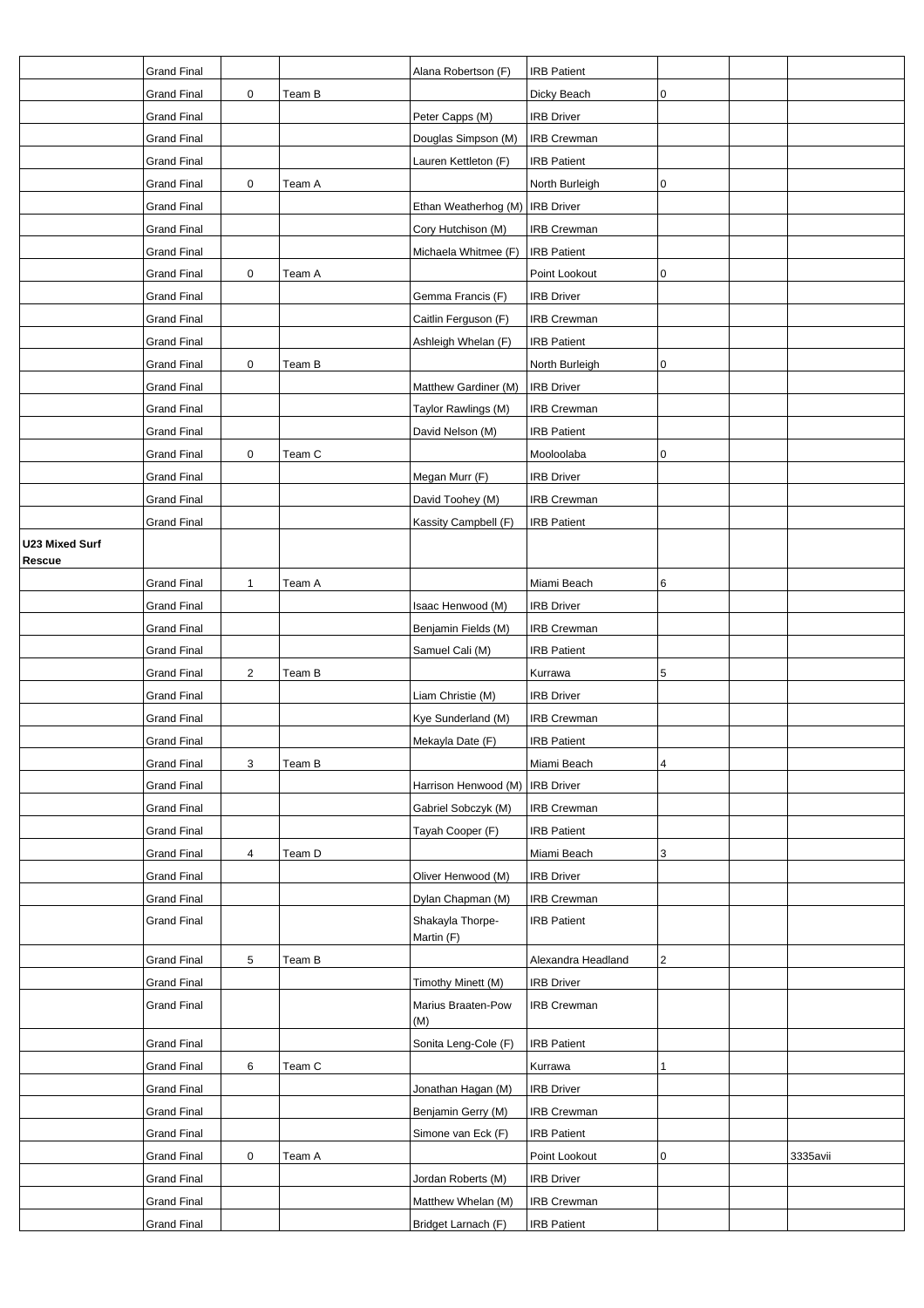|                                     | <b>Grand Final</b> | $\mathbf 0$    | Team D |                             | Kurrawa            | 0           | 3335aii |
|-------------------------------------|--------------------|----------------|--------|-----------------------------|--------------------|-------------|---------|
|                                     | <b>Grand Final</b> |                |        | Curtis Sealy (M)            | <b>IRB Driver</b>  |             |         |
|                                     | <b>Grand Final</b> |                |        | Marten Schumacher<br>(M)    | <b>IRB Crewman</b> |             |         |
|                                     | <b>Grand Final</b> |                |        | Alexandra Coyle (F)         | <b>IRB Patient</b> |             |         |
| 45+ Yrs Mixed Surf<br><b>Rescue</b> |                    |                |        |                             |                    |             |         |
|                                     | <b>Grand Final</b> | $\mathbf{1}$   | Team A |                             | North Burleigh     | 6           |         |
|                                     | <b>Grand Final</b> |                |        | Dean Weatherhog (M)         | <b>IRB Driver</b>  |             |         |
|                                     | <b>Grand Final</b> |                |        | David Nelson (M)            | <b>IRB Crewman</b> |             |         |
|                                     | <b>Grand Final</b> |                |        | Deon Nelson (M)             | <b>IRB Patient</b> |             |         |
|                                     | <b>Grand Final</b> | $\overline{2}$ | Team A |                             | Kawana Waters      | 0           |         |
|                                     | <b>Grand Final</b> |                |        | Paul Clarke (M)             | <b>IRB Driver</b>  |             |         |
|                                     | <b>Grand Final</b> |                |        | Damian Collins (M)          | <b>IRB Crewman</b> |             |         |
|                                     | <b>Grand Final</b> |                |        | Adam Gardner (M)            | <b>IRB Patient</b> |             |         |
|                                     | <b>Grand Final</b> | 3              | Team A |                             | Coolum Beach       | 0           |         |
|                                     | Grand Final        |                |        | Michael Stokes (M)          | <b>IRB</b> Driver  |             |         |
|                                     | <b>Grand Final</b> |                |        | Mark Quinlivan (M)          | <b>IRB Crewman</b> |             |         |
|                                     | <b>Grand Final</b> |                |        | Liam Clarke (M)             | <b>IRB Patient</b> |             |         |
|                                     | <b>Grand Final</b> | 4              | Team A |                             | Mudjimba           | 0           |         |
|                                     | <b>Grand Final</b> |                |        | Russell Cook (M)            | <b>IRB Driver</b>  |             |         |
|                                     | <b>Grand Final</b> |                |        | Andrew Craig (M)            | <b>IRB Crewman</b> |             |         |
|                                     | <b>Grand Final</b> |                |        | Sam Mathews (M)             | <b>IRB Patient</b> |             |         |
|                                     | Grand Final        | 5              | Team B |                             | Coolum Beach       | 0           |         |
|                                     | <b>Grand Final</b> |                |        | Alastair McGregor (M)       | <b>IRB Driver</b>  |             |         |
|                                     | <b>Grand Final</b> |                |        | Robert (Jason) Brown<br>(M) | <b>IRB Crewman</b> |             |         |
|                                     | <b>Grand Final</b> |                |        | Ben Campbell (M)            | <b>IRB Patient</b> |             |         |
|                                     | <b>Grand Final</b> | 6              | Team A |                             | Maroochydore       | $\mathbf 0$ |         |
|                                     | <b>Grand Final</b> |                |        | Bruce Morris (M)            | <b>IRB Driver</b>  |             |         |
|                                     | <b>Grand Final</b> |                |        | Andrew Brennan (M)          | <b>IRB Crewman</b> |             |         |
|                                     | <b>Grand Final</b> |                |        | Franzi Strasser (M)         | <b>IRB Patient</b> |             |         |
|                                     | <b>Grand Final</b> | 0              | Team A |                             | Southport (Qld)    | $\mathbf 0$ | 3335aii |
|                                     | <b>Grand Final</b> |                |        | Dale McVeigh (M)            | <b>IRB Driver</b>  |             |         |
|                                     | <b>Grand Final</b> |                |        | Michael Landon (M)          | <b>IRB Crewman</b> |             |         |
|                                     | <b>Grand Final</b> |                |        | Emily Sprake (F)            | <b>IRB Patient</b> |             |         |
|                                     | <b>Grand Final</b> | $\mathbf 0$    | Team A |                             | Kurrawa            | 0           |         |
|                                     | <b>Grand Final</b> |                |        | Robert Shillam (M)          | <b>IRB Driver</b>  |             |         |
|                                     | <b>Grand Final</b> |                |        | Christopher Feltham<br>(M)  | <b>IRB Crewman</b> |             |         |
|                                     | <b>Grand Final</b> |                |        | Logan Feltham (M)           | <b>IRB Patient</b> |             |         |
| 35+ Yrs Mixed Surf<br>Rescue        |                    |                |        |                             |                    |             |         |
|                                     | <b>Grand Final</b> | $\mathbf{1}$   | Team A |                             | Kurrawa            | 6           |         |
|                                     | <b>Grand Final</b> |                |        | Scott Wheeler (M)           | <b>IRB Driver</b>  |             |         |
|                                     | <b>Grand Final</b> |                |        | Anthony Edser (M)           | <b>IRB Crewman</b> |             |         |
|                                     | <b>Grand Final</b> |                |        | Acacia Edser (F)            | <b>IRB Patient</b> |             |         |
|                                     | <b>Grand Final</b> | $\overline{2}$ | Team B |                             | Kawana Waters      | 5           |         |
|                                     | <b>Grand Final</b> |                |        | Ryan Gaylard (M)            | <b>IRB Driver</b>  |             |         |
|                                     | <b>Grand Final</b> |                |        | Christopher Lowe (M)        | <b>IRB Crewman</b> |             |         |
|                                     | <b>Grand Final</b> |                |        | Lara Cammack (F)            | <b>IRB Patient</b> |             |         |
|                                     | <b>Grand Final</b> | 3              | Team C |                             | Broadbeach         | 4           |         |
|                                     | <b>Grand Final</b> |                |        | Benjamin Wilson (M)         | <b>IRB Driver</b>  |             |         |
|                                     | <b>Grand Final</b> |                |        | Darcy Abbott (M)            | <b>IRB Crewman</b> |             |         |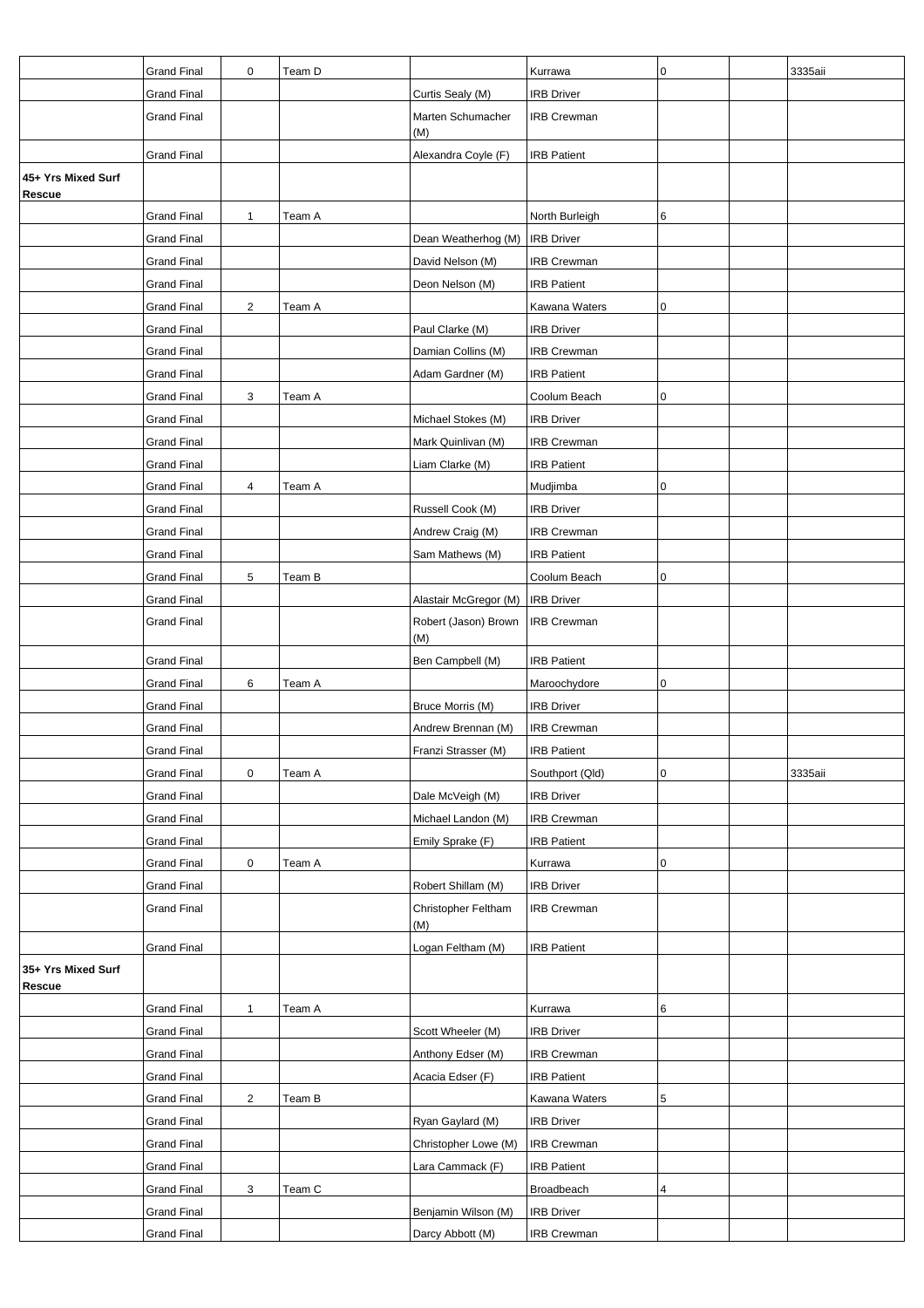|                                 | <b>Grand Final</b> |                |        | Rizu Sawaki (F)                             | <b>IRB Patient</b> |                         |  |
|---------------------------------|--------------------|----------------|--------|---------------------------------------------|--------------------|-------------------------|--|
|                                 | <b>Grand Final</b> | 4              | Team A |                                             | North Burleigh     | 3                       |  |
|                                 | <b>Grand Final</b> |                |        | Dean Weatherhog (M)                         | <b>IRB Driver</b>  |                         |  |
|                                 | <b>Grand Final</b> |                |        | David Nelson (M)                            | <b>IRB Crewman</b> |                         |  |
|                                 | <b>Grand Final</b> |                |        | Deon Nelson (M)                             | <b>IRB Patient</b> |                         |  |
|                                 | <b>Grand Final</b> | 5              | Team A |                                             | Kawana Waters      | $\overline{\mathbf{c}}$ |  |
|                                 | <b>Grand Final</b> |                |        | Scott Brydson (M)                           | <b>IRB Driver</b>  |                         |  |
|                                 | <b>Grand Final</b> |                |        | Damian Collins (M)                          | <b>IRB Crewman</b> |                         |  |
|                                 | <b>Grand Final</b> |                |        | Dion Pola (M)                               | <b>IRB Patient</b> |                         |  |
|                                 | <b>Grand Final</b> | 6              | Team A |                                             | Southport (Qld)    | 1                       |  |
|                                 | <b>Grand Final</b> |                |        | Dale McVeigh (M)                            | <b>IRB Driver</b>  |                         |  |
|                                 | <b>Grand Final</b> |                |        | Michael Landon (M)                          | <b>IRB Crewman</b> |                         |  |
|                                 | <b>Grand Final</b> |                |        | Ellis Davies (F)                            | <b>IRB Patient</b> |                         |  |
|                                 | <b>Grand Final</b> | $\overline{7}$ | Team A |                                             | Alexandra Headland | 0                       |  |
|                                 | <b>Grand Final</b> |                |        | Trent Cannon (M)                            | <b>IRB Driver</b>  |                         |  |
|                                 | <b>Grand Final</b> |                |        | Gareth Evans (M)                            | <b>IRB Crewman</b> |                         |  |
|                                 | <b>Grand Final</b> |                |        | Amy Miller (F)                              | <b>IRB Patient</b> |                         |  |
|                                 | <b>Grand Final</b> | 8              | Team B |                                             | Kurrawa            | 0                       |  |
|                                 | <b>Grand Final</b> |                |        | Robert Shillam (M)                          | <b>IRB Driver</b>  |                         |  |
|                                 | <b>Grand Final</b> |                |        | Christopher Feltham                         | <b>IRB Crewman</b> |                         |  |
|                                 |                    |                |        | (M)                                         |                    |                         |  |
|                                 | <b>Grand Final</b> |                |        | Logan Feltham (M)                           | <b>IRB Patient</b> |                         |  |
| Open Male Surf<br><b>Rescue</b> |                    |                |        |                                             |                    |                         |  |
|                                 | <b>Grand Final</b> | 1              | Team A |                                             | Dicky Beach        | 6                       |  |
|                                 | <b>Grand Final</b> |                |        | Reagan Campbell (M)                         | <b>IRB Driver</b>  |                         |  |
|                                 | <b>Grand Final</b> |                |        | Samuel Smith (M)                            | <b>IRB Crewman</b> |                         |  |
|                                 | <b>Grand Final</b> |                |        | Lauren Kettleton (F)                        | <b>IRB Patient</b> |                         |  |
|                                 | <b>Grand Final</b> | $\overline{2}$ | Team A |                                             | Kurrawa            | 5                       |  |
|                                 | <b>Grand Final</b> |                |        | Curtis Sealy (M)                            | <b>IRB Driver</b>  |                         |  |
|                                 | <b>Grand Final</b> |                |        | Marten Schumacher                           | <b>IRB Crewman</b> |                         |  |
|                                 |                    |                |        | (M)                                         |                    |                         |  |
|                                 | <b>Grand Final</b> |                |        | Isabella Coyle (F)                          | <b>IRB Patient</b> |                         |  |
|                                 | <b>Grand Final</b> | 3              | Team B |                                             | Miami Beach        | 4                       |  |
|                                 | <b>Grand Final</b> |                |        | Isaac Henwood (M)                           | <b>IRB Driver</b>  |                         |  |
|                                 | <b>Grand Final</b> |                |        | Benjamin Fields (M)                         | <b>IRB Crewman</b> |                         |  |
|                                 | <b>Grand Final</b> |                |        | Shakayla Thorpe-<br>Martin (F)              | <b>IRB Patient</b> |                         |  |
|                                 | <b>Grand Final</b> | 4              | Team C |                                             | Kurrawa            | 3                       |  |
|                                 | <b>Grand Final</b> |                |        | Robert Fischer (M)                          | <b>IRB Driver</b>  |                         |  |
|                                 | <b>Grand Final</b> |                |        | Michael Watts (M)                           | <b>IRB Crewman</b> |                         |  |
|                                 | <b>Grand Final</b> |                |        | Zylah Watts (F)                             | <b>IRB Patient</b> |                         |  |
|                                 | <b>Grand Final</b> | 5              | Team A |                                             | Miami Beach        | 2                       |  |
|                                 | <b>Grand Final</b> |                |        | Zachary Henwood (M)                         | <b>IRB</b> Driver  |                         |  |
|                                 | <b>Grand Final</b> |                |        | Oliver Henwood (M)                          | <b>IRB Crewman</b> |                         |  |
|                                 | <b>Grand Final</b> |                |        | Karlisha Thorpe-Martin   IRB Patient<br>(F) |                    |                         |  |
|                                 | <b>Grand Final</b> | 6              | Team B |                                             | Kirra              | 1                       |  |
|                                 | <b>Grand Final</b> |                |        | Eli Clemson (M)                             | <b>IRB Driver</b>  |                         |  |
|                                 | <b>Grand Final</b> |                |        | Joel Kinneally (M)                          | <b>IRB Crewman</b> |                         |  |
|                                 | <b>Grand Final</b> |                |        | Ella Kinneally (F)                          | <b>IRB Patient</b> |                         |  |
|                                 | <b>Grand Final</b> | $\overline{7}$ | Team F |                                             | Kirra              | 0                       |  |
|                                 | <b>Grand Final</b> |                |        | Brayden Armour (M)                          | <b>IRB Crewman</b> |                         |  |
|                                 | <b>Grand Final</b> |                |        | Connor Buhk (M)                             | <b>IRB Driver</b>  |                         |  |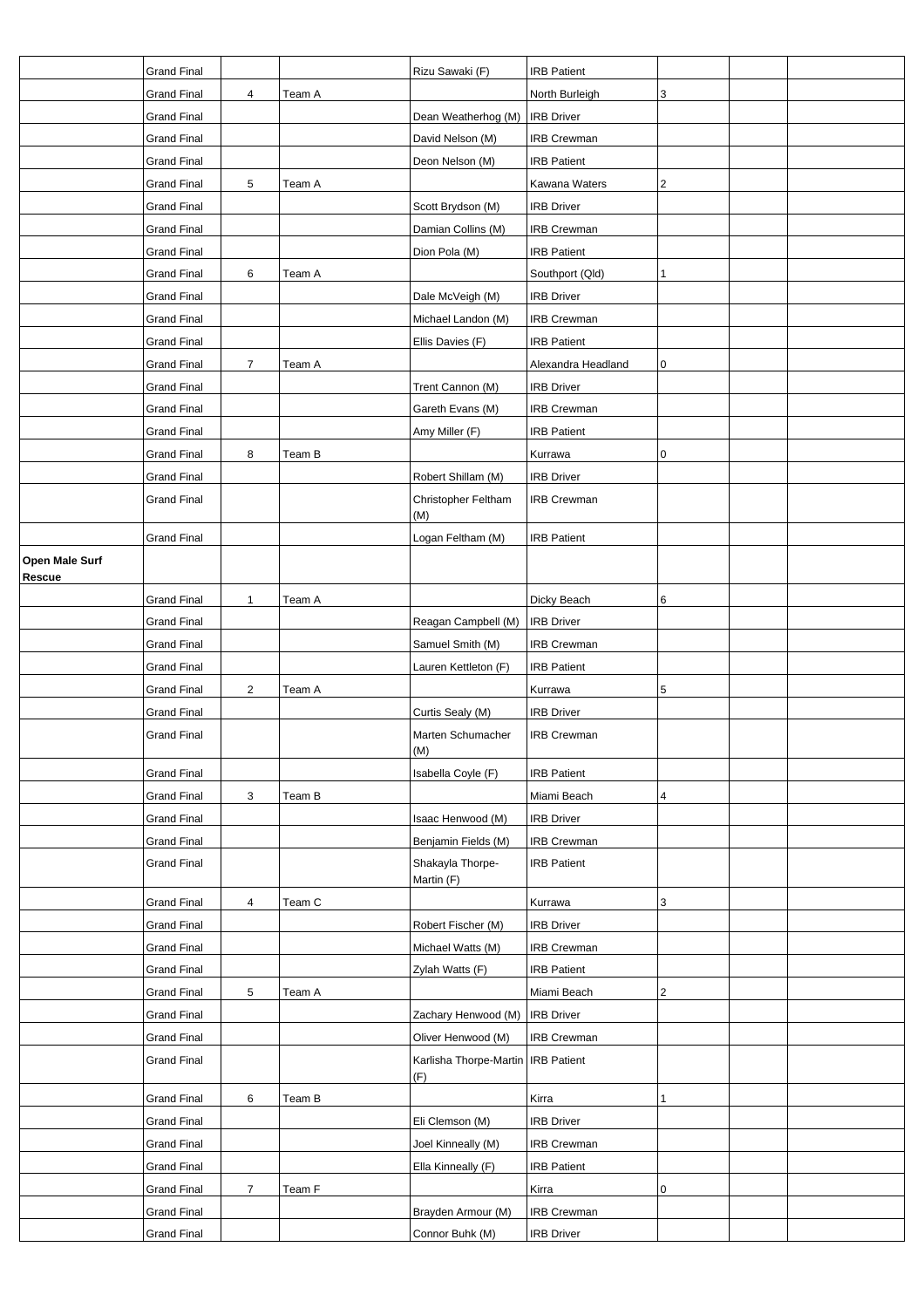|                                                 | <b>Grand Final</b> |                |        | Kaitlin Dale (F)                   | <b>IRB Patient</b>   |           |       |
|-------------------------------------------------|--------------------|----------------|--------|------------------------------------|----------------------|-----------|-------|
|                                                 | <b>Grand Final</b> | 8              | Team E |                                    | Kurrawa              | 0         |       |
|                                                 | <b>Grand Final</b> |                |        | Jonathan Hagan (M)                 | <b>IRB Driver</b>    |           |       |
|                                                 | <b>Grand Final</b> |                |        | Benjamin Gerry (M)                 | IRB Crewman          |           |       |
|                                                 | <b>Grand Final</b> |                |        | Acacia Edser (F)                   | <b>IRB Patient</b>   |           |       |
| <b>Open Female Surf</b>                         |                    |                |        |                                    |                      |           |       |
| Rescue                                          |                    |                |        |                                    |                      |           |       |
|                                                 | <b>Grand Final</b> | $\mathbf{1}$   | Team A |                                    | Kurrawa              | 6         |       |
|                                                 | <b>Grand Final</b> |                |        | Katie Watts (F)                    | <b>IRB Driver</b>    |           |       |
|                                                 | <b>Grand Final</b> |                |        | Billie Alty (F)                    | <b>IRB Crewman</b>   |           |       |
|                                                 | <b>Grand Final</b> |                |        | Mekayla Date (F)                   | <b>IRB Patient</b>   |           |       |
|                                                 | <b>Grand Final</b> | $\overline{2}$ | Team A |                                    | Dicky Beach          | 5         |       |
|                                                 | <b>Grand Final</b> |                |        | Lauren Kettleton (F)               | <b>IRB Driver</b>    |           |       |
|                                                 | <b>Grand Final</b> |                |        | Samantha Kerr (F)                  | <b>IRB Crewman</b>   |           |       |
|                                                 | <b>Grand Final</b> |                |        | Baxter Moles (M)                   | <b>IRB Patient</b>   |           |       |
|                                                 | <b>Grand Final</b> | 3              | Team C |                                    | Kurrawa              | 4         |       |
|                                                 | <b>Grand Final</b> |                |        | Sarah Hesse (F)                    | <b>IRB Driver</b>    |           |       |
|                                                 | <b>Grand Final</b> |                |        | Simone van Eck (F)                 | <b>IRB Crewman</b>   |           |       |
|                                                 | <b>Grand Final</b> |                |        | Zylah Watts (F)                    | <b>IRB Patient</b>   |           |       |
|                                                 | <b>Grand Final</b> | 4              | Team B |                                    | Broadbeach           | 3         |       |
|                                                 | <b>Grand Final</b> |                |        | Laura Harder (F)                   | <b>IRB Driver</b>    |           |       |
|                                                 | <b>Grand Final</b> |                |        | Rizu Sawaki (F)                    | <b>IRB Crewman</b>   |           |       |
|                                                 | <b>Grand Final</b> |                |        | Paul Ryan (M)                      | <b>IRB Patient</b>   |           |       |
|                                                 | <b>Grand Final</b> | 5              | Team B |                                    | Kawana Waters        | 2         |       |
|                                                 | <b>Grand Final</b> |                |        | Karlee Bryant (F)                  | <b>IRB Driver</b>    |           |       |
|                                                 | <b>Grand Final</b> |                |        | Lara Cammack (F)                   | <b>IRB Crewman</b>   |           |       |
|                                                 | <b>Grand Final</b> |                |        | Declan Woods (M)                   | <b>IRB Patient</b>   |           |       |
|                                                 | <b>Grand Final</b> | 6              | Team A |                                    | North Burleigh       | 1         |       |
|                                                 | <b>Grand Final</b> |                |        | Jessica Barry (F)                  | <b>IRB Driver</b>    |           |       |
|                                                 | <b>Grand Final</b> |                |        | Taylor Macdonald (F)               | <b>IRB Crewman</b>   |           |       |
|                                                 | <b>Grand Final</b> |                |        | Ethan Weatherhog (M)   IRB Patient |                      |           |       |
|                                                 | <b>Grand Final</b> | $\overline{7}$ | Team B |                                    | Point Lookout        | $\pmb{0}$ |       |
|                                                 | <b>Grand Final</b> |                |        | Ann-sophie Sullivan                | <b>IRB Driver</b>    |           |       |
|                                                 |                    |                |        | (F)                                |                      |           |       |
|                                                 | <b>Grand Final</b> |                |        | Laura Zambon (F)                   | IRB Crewman          |           |       |
|                                                 | <b>Grand Final</b> |                |        | Oscar Wills (M)                    | <b>IRB Patient</b>   |           |       |
|                                                 | <b>Grand Final</b> | 0              | Team A |                                    | <b>Bribie Island</b> | 0         | 3336h |
|                                                 | <b>Grand Final</b> |                |        | Roxanne Diversi (F)                | <b>IRB Crewman</b>   |           |       |
|                                                 | <b>Grand Final</b> |                |        | Cooper O'Flynn (M)                 | <b>IRB Patient</b>   |           |       |
|                                                 | <b>Grand Final</b> |                |        | Rebecca Turner (F)                 | <b>IRB Driver</b>    |           |       |
| <b>IRB Handler</b>                              |                    |                |        |                                    |                      |           |       |
| Open Mixed IRB<br><b>Assembly Teams</b><br>Race |                    |                |        |                                    |                      |           |       |
|                                                 | <b>Grand Final</b> | $\mathbf{1}$   | Team A |                                    | Miami Beach          | 6         |       |
|                                                 | <b>Grand Final</b> |                |        | Zachary Henwood (M)                | <b>IRB</b> Driver    |           |       |
|                                                 | <b>Grand Final</b> |                |        | Harrison Henwood (M)               | <b>IRB Crewman</b>   |           |       |
|                                                 | <b>Grand Final</b> |                |        | Isaac Henwood (M)                  | <b>IRB Driver</b>    |           |       |
|                                                 | <b>Grand Final</b> |                |        | Benjamin Fields (M)                | <b>IRB Crewman</b>   |           |       |
|                                                 | <b>Grand Final</b> |                |        | Dylan Chapman (M)                  | <b>IRB</b> Patient   |           |       |
|                                                 | <b>Grand Final</b> |                |        | Emily Austin (F)                   | <b>IRB Patient</b>   |           |       |
|                                                 | <b>Grand Final</b> | $\overline{c}$ | Team A |                                    | Kurrawa              | 5         |       |
|                                                 | <b>Grand Final</b> |                |        | Curtis Sealy (M)                   | <b>IRB Driver</b>    |           |       |
|                                                 | <b>Grand Final</b> |                |        | Robert Fischer (M)                 | <b>IRB Driver</b>    |           |       |